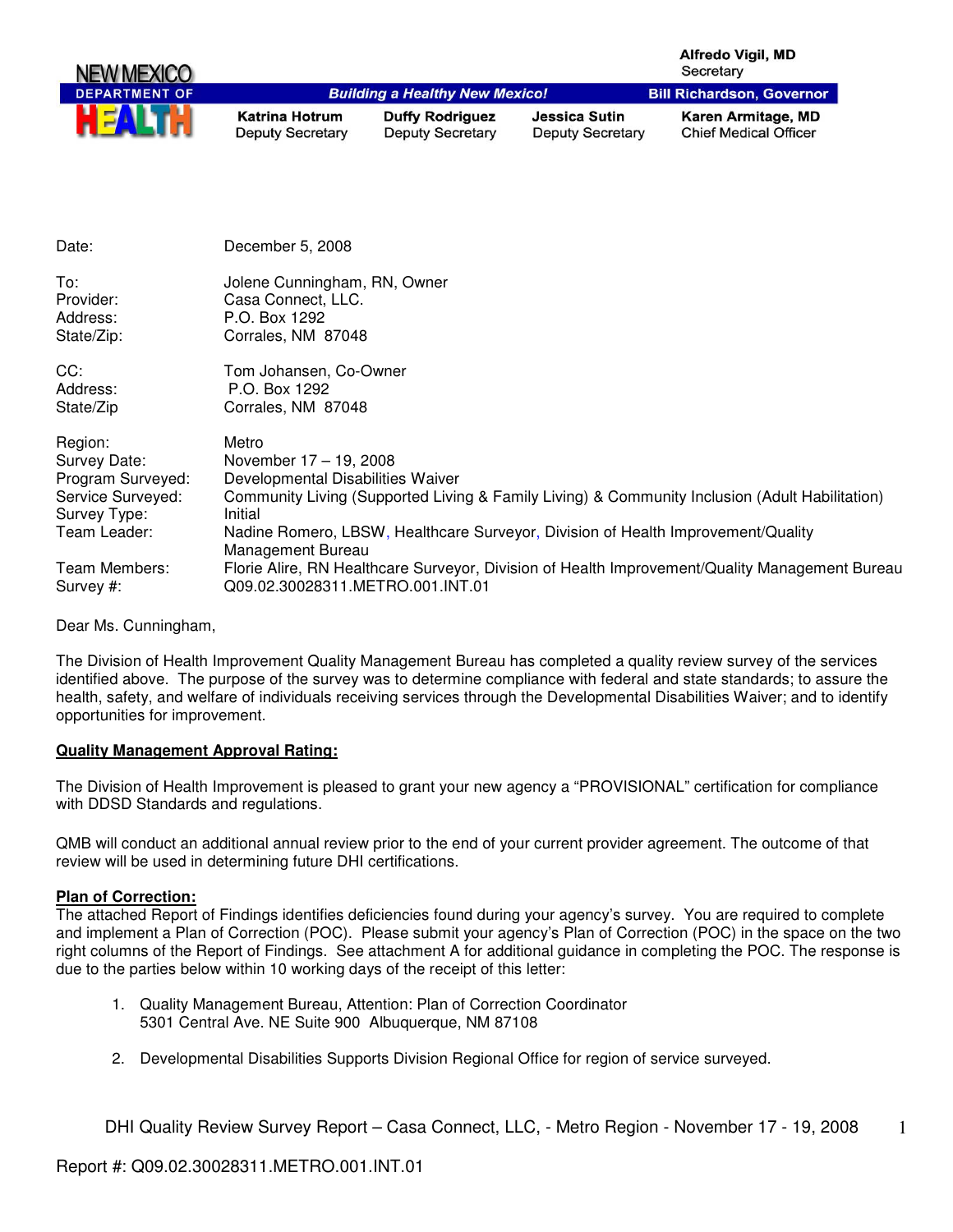Upon notification from QMB that your Plan of Correction has been approved, you must implement all remedies and corrective actions within 45 working days. If your plan of correction is denied, you must resubmit a revised plan ASAP for approval. All remedies must still be completed within 45 working days of the original submission.

Failure to submit, complete or implement your POC within the required time frames will result in the imposition of a \$200 per day Civil Monetary Penalty until it is received, completed and/or implemented.

### **Request for Informal Reconsideration of Findings (IRF):**

If you disagree with a determination of noncompliance (finding) you have 10 working days upon receipt of this notice to request an IRF. Submit your request for an IRF in writing to:

> QMB Deputy Bureau Chief 5301 Central Ave NE Suite #900 Albuquerque, NM 87108 Attention: IRF request

A request for an IRF will not delay the implementation of your Plan of Correction which must be completed within 45 working days. Providers may not appeal the nature or interpretation of the standard or regulation, the team composition, sampling methodology or the Scope and Severity of the finding.

If the IRF approves the change or removal of a finding, you will be advised of any changes.

This IRF process is separate and apart from the Informal Dispute Resolution (IDR) and Fair Hearing Process for Sanctions from DOH.

Please call the Team Leader at 505-222-8688, if you have questions about the survey or the report. Thank you for your cooperation and for the work you perform.

Sincerely, Nadine Komero, Lesw

Team Lead/Healthcare Surveyor Division of Health Improvement Quality Management Bureau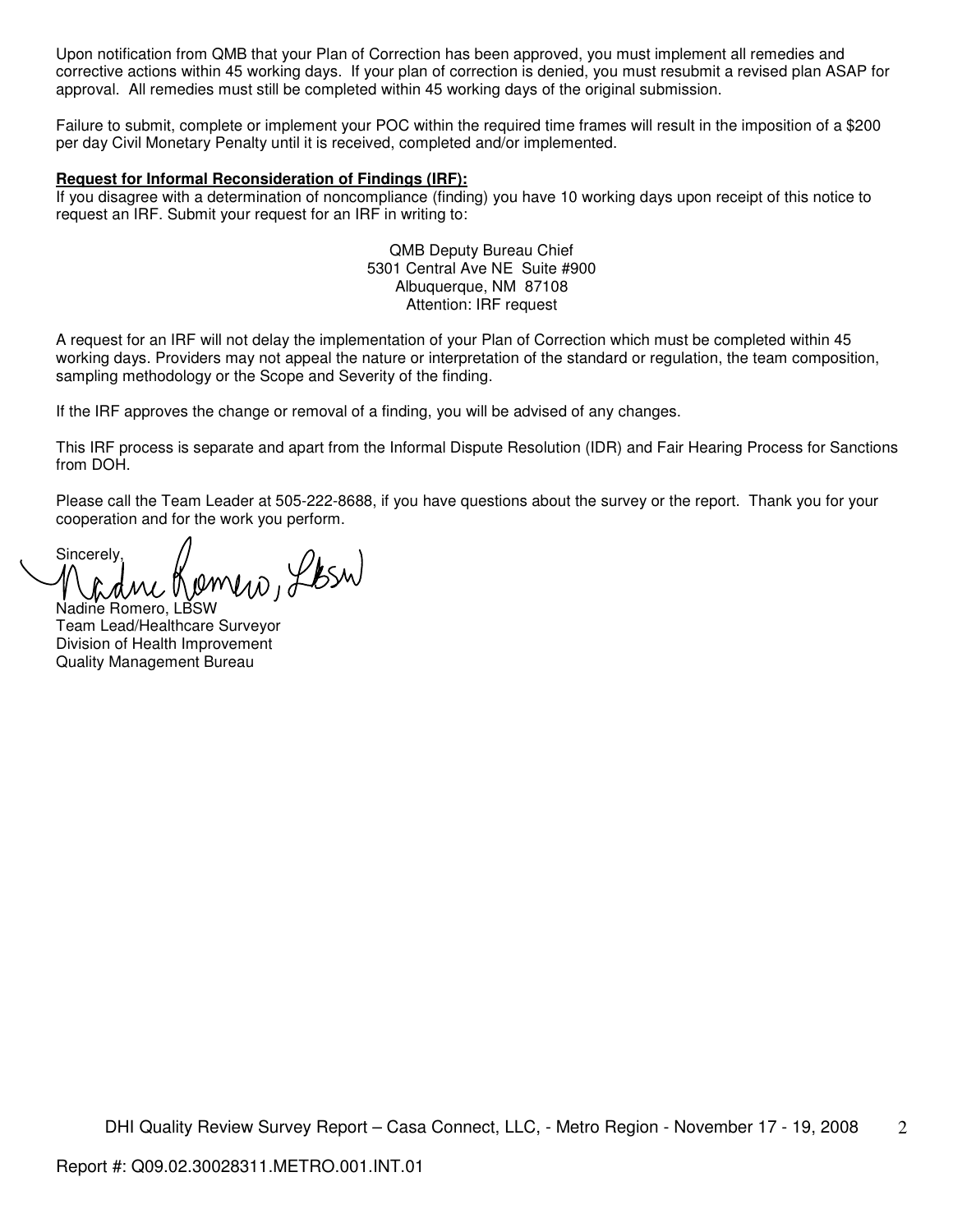| <b>Survey Process Employed:</b>         |                                                                                                                                                                   |                                                                                                                                                                                                                                                                     |                                                                                                                                                                                                                                                                           |
|-----------------------------------------|-------------------------------------------------------------------------------------------------------------------------------------------------------------------|---------------------------------------------------------------------------------------------------------------------------------------------------------------------------------------------------------------------------------------------------------------------|---------------------------------------------------------------------------------------------------------------------------------------------------------------------------------------------------------------------------------------------------------------------------|
| <b>Entrance Conference Date:</b>        |                                                                                                                                                                   | November 17, 2008                                                                                                                                                                                                                                                   |                                                                                                                                                                                                                                                                           |
| Present:                                |                                                                                                                                                                   | <b>Casa Connect, LLC.</b><br>Jolene Cunningham, RN, Owner<br>Tom Johansen, Co-Owner                                                                                                                                                                                 |                                                                                                                                                                                                                                                                           |
|                                         |                                                                                                                                                                   | <b>DOH/DHI/QMB</b>                                                                                                                                                                                                                                                  | Nadine Romero, LBSW, Team Lead/Healthcare Surveyor<br>Florie Alire, RN, Healthcare Surveyor                                                                                                                                                                               |
| Exit Conference Date:                   |                                                                                                                                                                   | November 19, 2008                                                                                                                                                                                                                                                   |                                                                                                                                                                                                                                                                           |
| Present:                                |                                                                                                                                                                   | <b>Casa Connect, LLC</b><br>Tom Johansen, Co-Owner                                                                                                                                                                                                                  | Jolene Cunningham, RN, Owner                                                                                                                                                                                                                                              |
|                                         |                                                                                                                                                                   | <b>DOH/DHI/QMB</b>                                                                                                                                                                                                                                                  | Nadine Romero, LBSW, Team Lead/Healthcare Surveyor<br>Florie Alire, RN, Healthcare Surveyor                                                                                                                                                                               |
| <b>Homes Visited</b>                    |                                                                                                                                                                   | Number:                                                                                                                                                                                                                                                             | $\mathbf{2}$                                                                                                                                                                                                                                                              |
| <b>Administrative Locations Visited</b> |                                                                                                                                                                   | Number:                                                                                                                                                                                                                                                             | 1                                                                                                                                                                                                                                                                         |
| <b>Total Sample Size</b>                |                                                                                                                                                                   | Number:                                                                                                                                                                                                                                                             | 2<br>1 - Supported Living<br>1 - Family Living<br>1 - Adult Habilitation                                                                                                                                                                                                  |
| Persons Served Interviewed              |                                                                                                                                                                   | Number:                                                                                                                                                                                                                                                             | $\mathbf{2}$                                                                                                                                                                                                                                                              |
| Persons Served Observed                 |                                                                                                                                                                   | Number:                                                                                                                                                                                                                                                             | 2                                                                                                                                                                                                                                                                         |
| Records Reviewed (Persons Served)       |                                                                                                                                                                   | Number:                                                                                                                                                                                                                                                             | $\overline{c}$                                                                                                                                                                                                                                                            |
| <b>Administrative Files Reviewed</b>    |                                                                                                                                                                   | <b>Billing Records</b><br><b>Medical Records</b><br>$\bullet$<br><b>Personnel Files</b><br>$\bullet$<br><b>Training Records</b><br>$\bullet$<br>$\bullet$<br>$\bullet$<br>$\bullet$<br>$\bullet$<br>$\bullet$<br><b>Evacuation Drills</b><br>$\bullet$<br>$\bullet$ | Incident Management Records<br>Agency Policy and Procedure<br><b>Caregiver Criminal History Screening Records</b><br><b>Employee Abuse Registry</b><br>Human Rights Notes and/or Meeting Minutes<br>Nursing personnel files<br>Quality Improvement/Quality Assurance Plan |
| CC: Distribution List:                  | DOH - Division of Health Improvement<br>DOH - Developmental Disabilities Supports Division<br>DOH - Office of Internal Audit<br>HSD - Medical Assistance Division |                                                                                                                                                                                                                                                                     |                                                                                                                                                                                                                                                                           |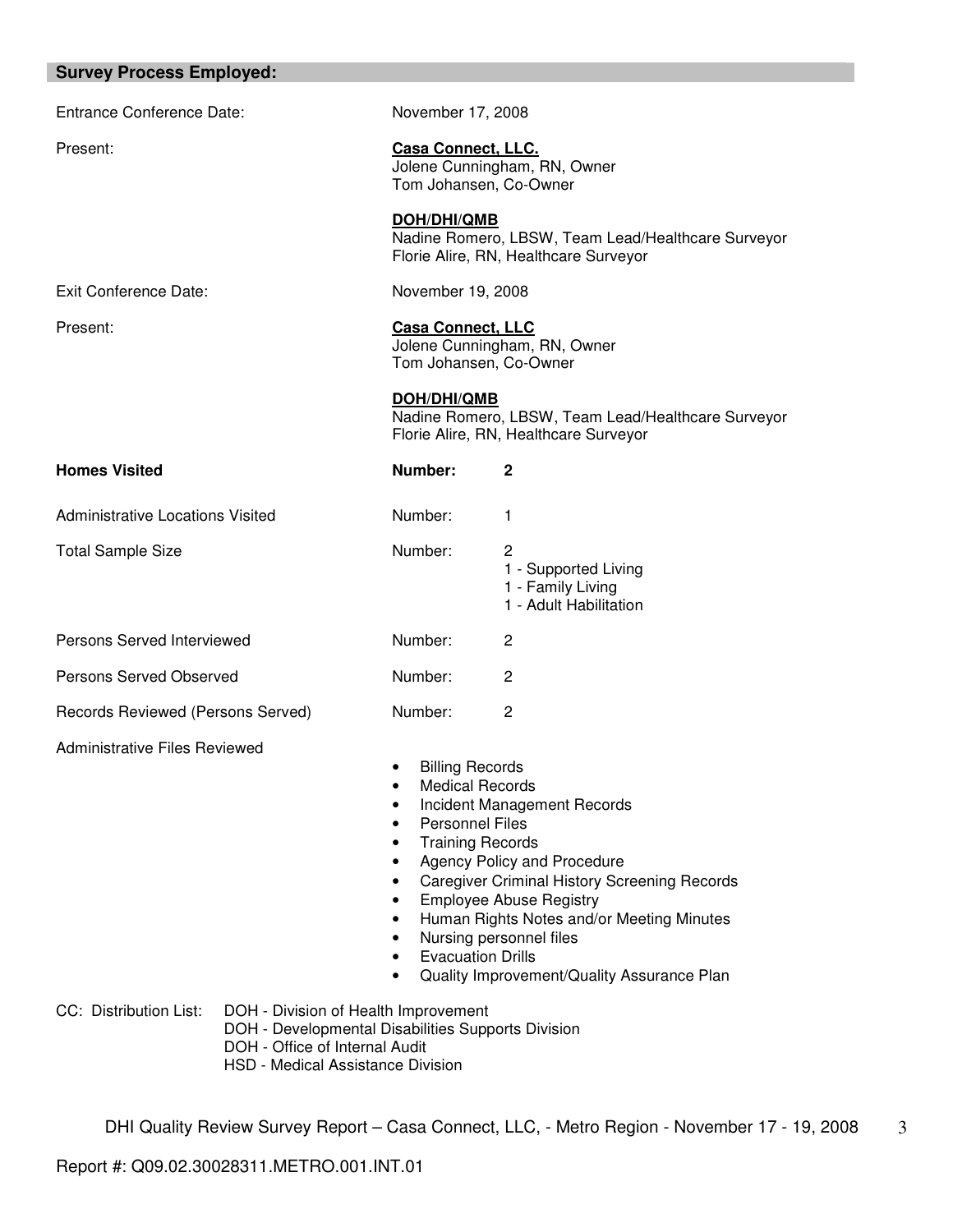# **Provider Instructions for Completing the QMB Plan of Correction (POC) Process**

- After a QMB Quality Review, your Survey Report will be sent to you via certified mail. You may request that it also be sent to you electronically by calling George Perrault, Plan of Correction Coordinator at 505-222-8624.
- Within 10 business days of the date you received your survey report, you must develop and send your Plan of Correction response to the QMB office. (Providers who do not pick up their mail will be referred to the Internal Review Committee [IRC]).
- For each Deficiency in your Survey Report, include specific information about HOW you will correct each Deficiency, WHO will fix each Deficiency ("Responsible Party"), and by WHEN ("Date Due").
- Your POC must not only address HOW, WHO and WHEN each Deficiency will be corrected, but must also address overall systemic issues to prevent the Deficiency from reoccurring, i.e., Quality Assurance (QA). Your description of your QA must include specifics about your selfauditing processes, such as HOW OFTEN you will self-audit, WHO will do it, and WHAT FORMS will be used.
- Corrective actions should be incorporated into your agency's Quality Assurance/Quality Improvement policies and procedures.
- You may send your POC response electronically to George.Perrault@state.nm.us, by fax (505- 841-5815), or by postal mail.
- Do not send supporting documentation to QMB until after your POC has been approved by QMB.
- QMB will notify you if your POC has been "Approved" or "Denied".
- Whether your POC is "Approved" or "Denied", you have a maximum of 45 business days to correct all survey Deficiencies from the date of receipt of your Survey Report. If your POC is "Denied" it must be revised and resubmitted ASAP, as the 45 working day limit is in effect. Providers whose revised POC is denied will be referred to the IRC.
- The POC must be completed on the official QMB Survey Report and Plan of Correction Form, unless approved in advance by the POC Coordinator.
- The following Deficiencies must be corrected within the deadlines below (after receipt of your Survey Report):

| $\circ$ CCHS and EAR:              | 10 working days |
|------------------------------------|-----------------|
| $\circ$ Medication errors:         | 10 working days |
| $\circ$ IMS system/training:       | 20 working days |
| $\circ$ ISP related documentation: | 30 working days |
| $\circ$ DDSD Training              | 45 working days |
|                                    |                 |

- If you have questions about the POC process, call the QMB POC Coordinator, George Perrault at 505-222-8624 for assistance.
- For Technical Assistance (TA) in developing or implementing your POC, contact your local DDSD Regional Office.
- Once your POC has been approved by QMB, the POC may not be altered or the dates changed.
- Requests for an extension or modification of your POC (post approval) must be made in writing and submitted to the POC Coordinator at QMB, and are approved on a case-by case basis.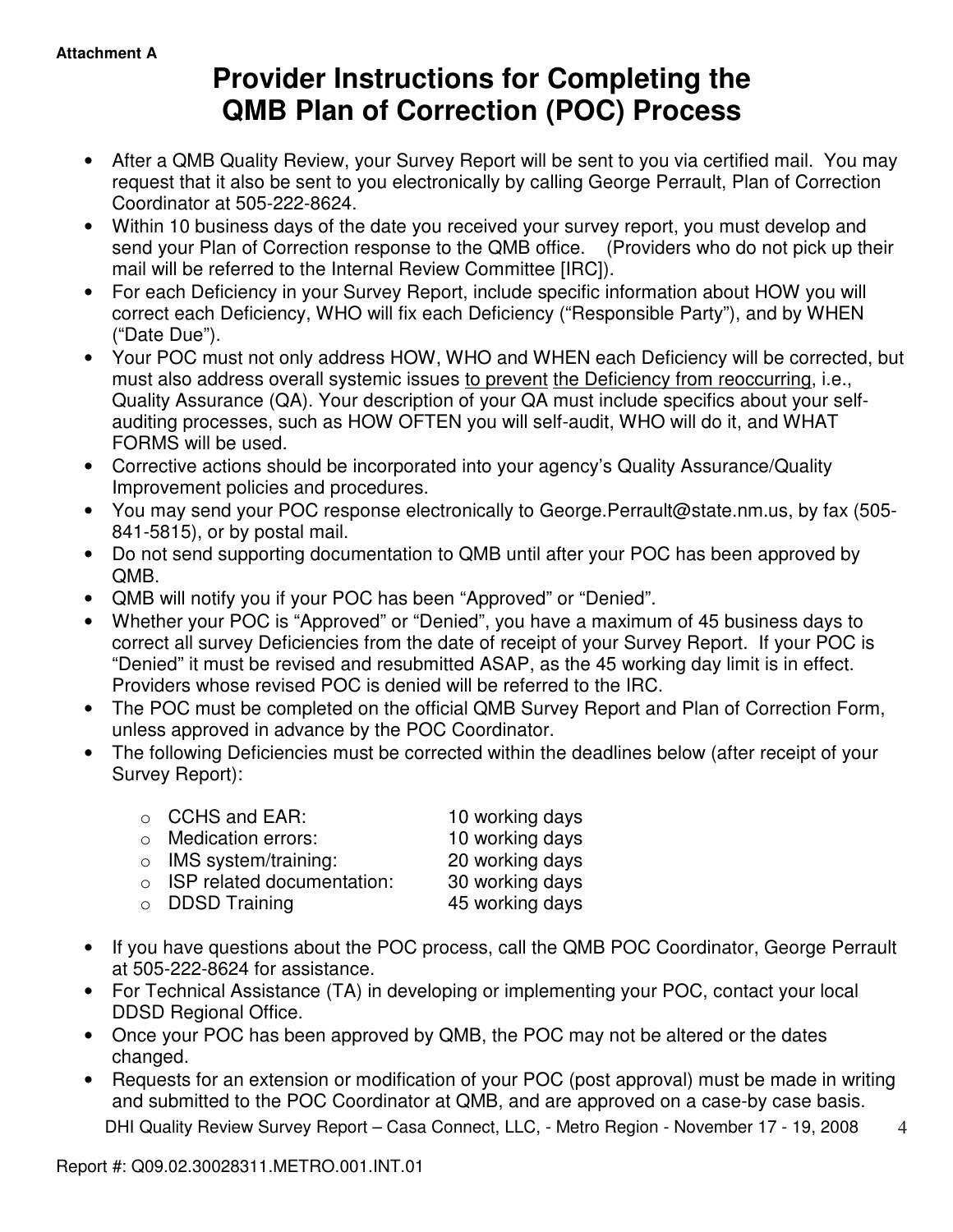- When submitting supporting documentation, organize your documents by Tag #s, and annotate or label each document using Individual #s.
- Do not submit original documents, copies are fine. Originals must be maintained in the agency/client file(s) as per DDSD Standards.
- Failure to submit, complete or implement your POC within the required timeframes will result in a referral to the IRC and the possible imposition of a \$200 per day Civil Monetary Penalty until it is received, completed and/or implemented.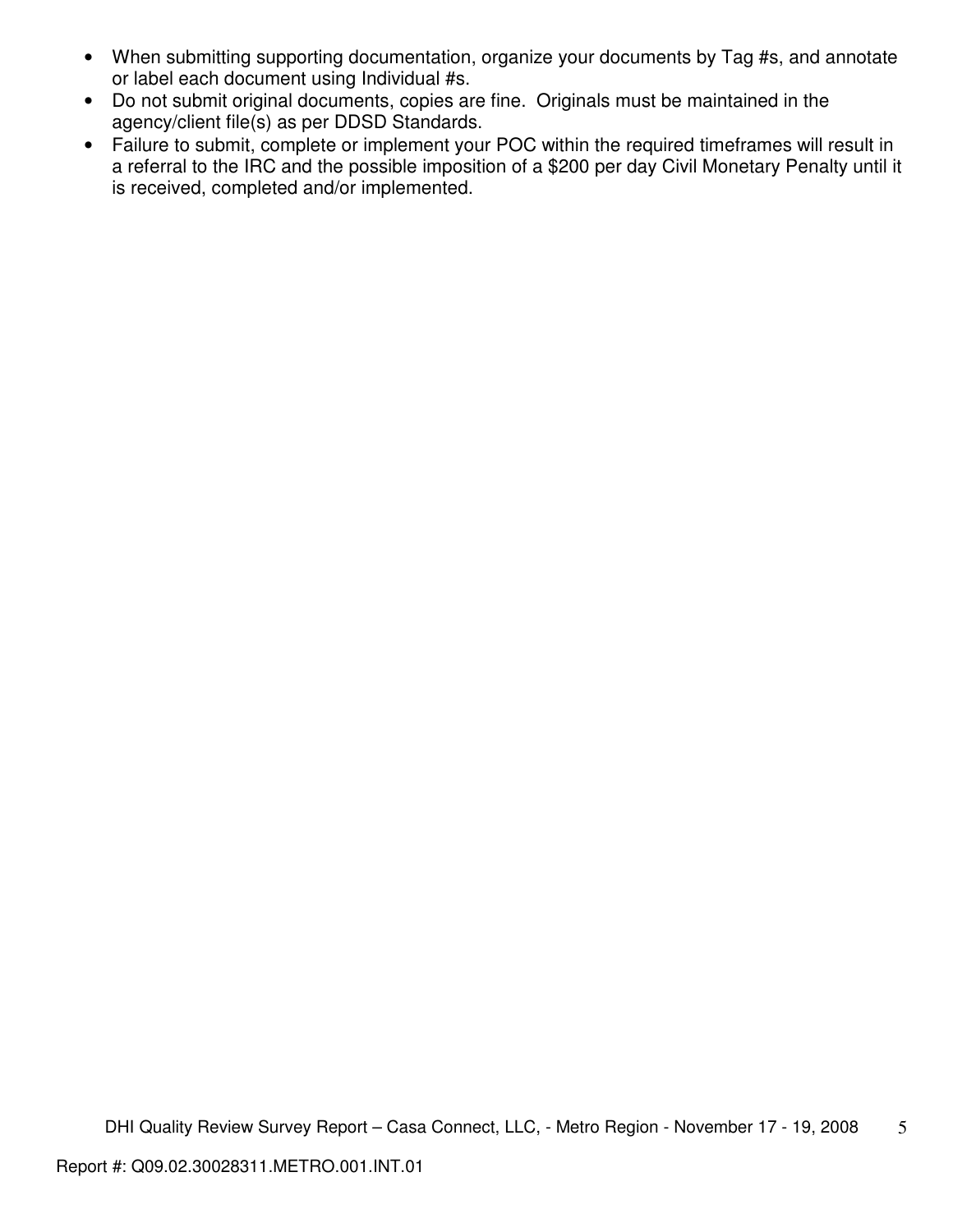# **QMB Scope and Severity Matrix of survey results**

Each deficiency in your Report of Findings is scored on a Scope and Severity Scale. The culmination of each deficiency's Scope and Severity is used to determine degree of compliance to standards and regulations and level of QMB Certification.

|                 |                  |                                                                |                                  | <b>SCOPE</b>                |                                               |
|-----------------|------------------|----------------------------------------------------------------|----------------------------------|-----------------------------|-----------------------------------------------|
|                 |                  |                                                                | <b>Isolated</b><br>$01\% - 15\%$ | <b>Pattern</b><br>16% - 79% | <b>Widespread</b><br>80% - 100%               |
| <b>SEVERITY</b> | High Impact      | Immediate<br>Jeopardy to<br>individual health<br>and or safety | J.                               | K.                          | L.                                            |
|                 |                  | <b>Actual harm</b>                                             | G.                               | Н.                          | I.                                            |
|                 |                  | No Actual Harm<br><b>Potential for more</b>                    | D.                               | Ε.                          | $F.$ (3 or more)                              |
|                 | Medium<br>Impact | than minimal harm                                              | $D.$ (2 or less)                 |                             | <b>F.</b> (no conditions<br>of participation) |
|                 | Low<br>Impact    | No Actual Harm<br>Minimal potential<br>for harm.               | A.                               | Β.                          | C.                                            |

Scope and Severity Definitions:

## Key to Scope scale:

## Isolated:

A deficiency that is limited to 1% to 15% of the sample, usually impacting no more than one or two individuals in the sample.

## Pattern:

A deficiency that impacts a number or group of individuals from 16% to 79% of the sample is defined as a pattern finding. Pattern findings suggest the need for system wide corrective actions.

# Widespread:

A deficiency that impacts most or all (80% to 100%) of the individuals in the sample is defined as widespread or pervasive. Widespread findings suggest the need for system wide corrective actions as well as the need to implement a Continuous Quality Improvement process to improve or build infrastructure. Widespread findings must be referred to the Internal Review Committee for review and possible actions or sanctions.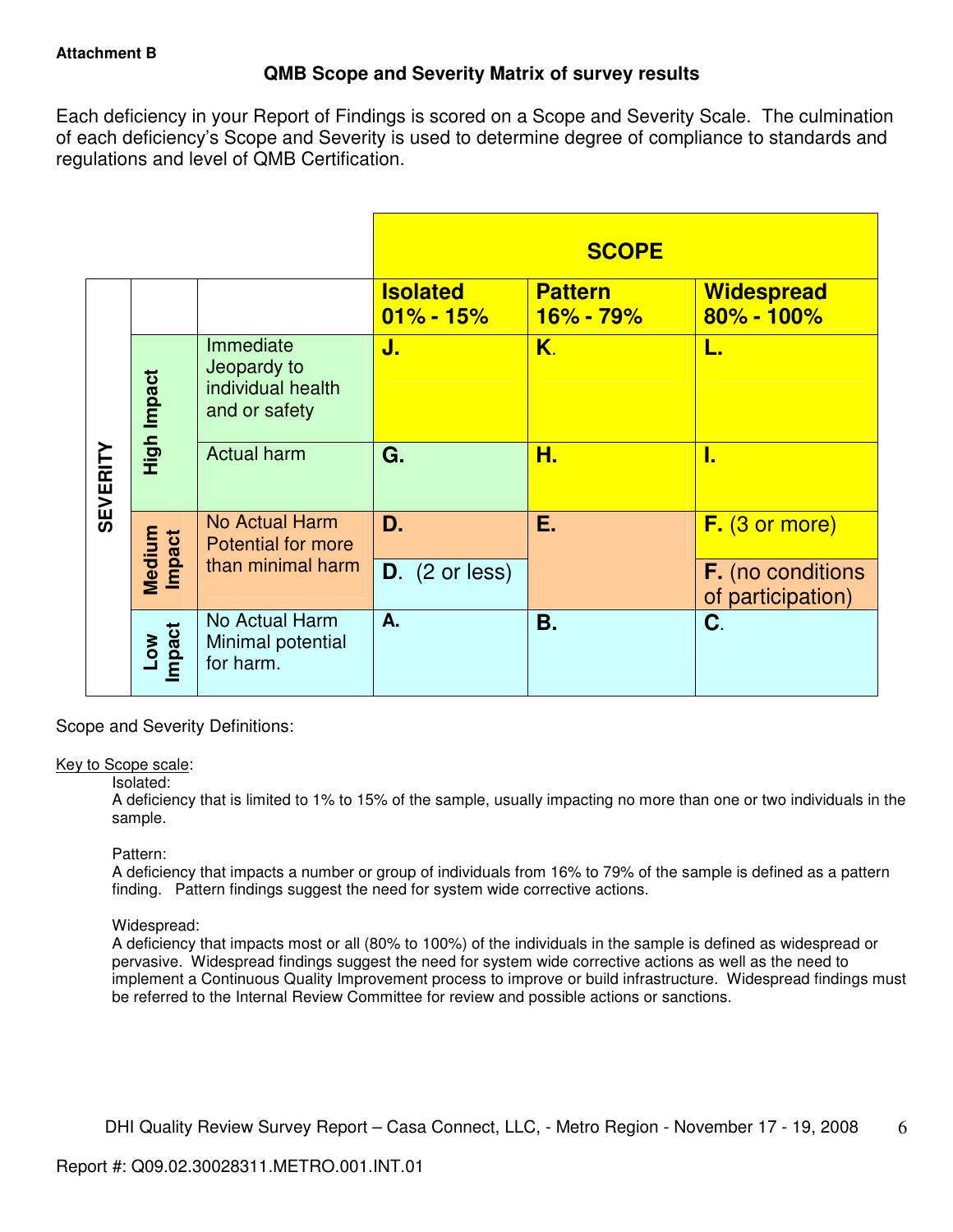#### Key to Severity scale:

Low Impact Severity: (Blue)

Low level findings have no or minimal potential for harm to an individual. Providers that have no findings above a "C" level may receive a "Quality" Certification approval rating from QMB.

#### Medium Impact Severity: (Tan)

Medium level findings have a potential for harm to an individual. Providers that have no findings above a "F" level and/or no more than two F level findings and no F level Conditions of Participation may receive a "Merit" Certification approval rating from QMB.

#### High Impact Severity: (Green or Yellow)

High level findings are when harm to an individual has occurred. Providers that have no findings above "I" level may only receive a "Standard" Approval rating from QMB and will be referred to the IRC.

#### High Impact Severity: (Yellow)

"J, K, and L" Level findings:

This is a finding of Immediate Jeopardy. If a provider is found to have "I" level findings or higher, with an outcome of Immediate Jeopardy, including repeat findings or Conditions of Participation they will be referred to the Internal Review Committee.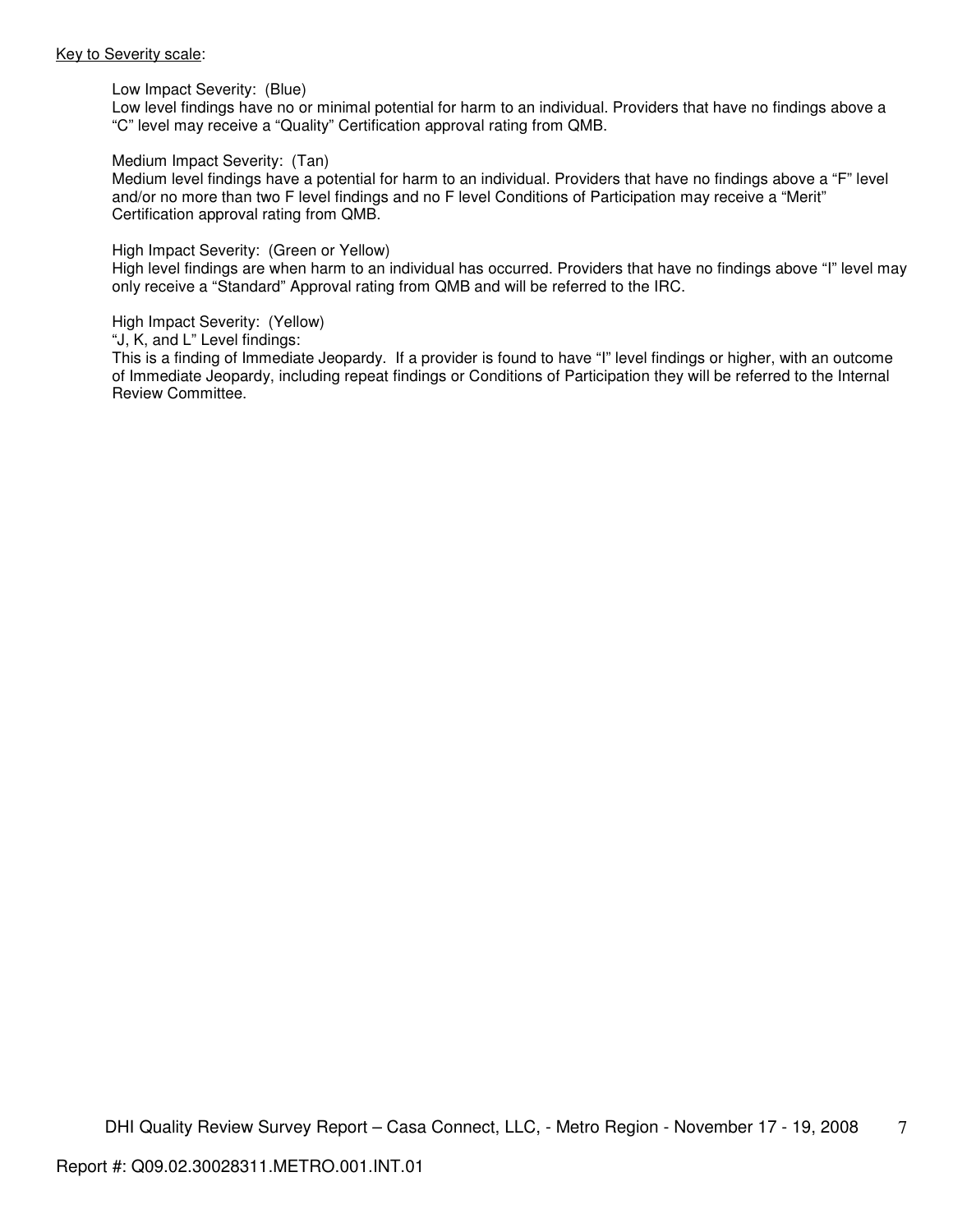# **Guidelines for the Provider Informal Reconsideration of Finding (IRF) Process**

# **Introduction:**

Throughout the process, surveyors are openly communicating with providers. Open communication means that surveyors have clarified issues and/or requested missing information before completing the review. Regardless, there may still be instances where the provider disagrees with a specific finding.

To informally dispute a finding the provider must request in writing an Informal Reconsideration of the Finding (IRF) to the QMB Deputy Bureau Chief **within 10 working days** of receipt of the final report.

The written request for an IRF must be completed on the **QMB Request for Informal Reconsideration of Finding Form** (available on the QMB website) and must specify in detail the request for reconsideration and why the finding is inaccurate. The **IRF request must include all supporting documentation or evidence that was not previously reviewed during the survey process.** 

# **The following limitations apply to the IRF process:**

- The request for an IRF and all supporting evidence must be received in 10 days.
- Findings based on evidence requested during the survey and not provided may not be subject to reconsideration.
- The supporting documentation must be new evidence not previously reviewed by the survey team.
- Providers must continue to complete their plan of correction during the IRF process
- Providers may not request an IRF to challenge the Scope and Severity of a finding.
- Providers may not request an IRF to challenge the sampling methodology.
- Providers may not request an IRF based on disagreement with the nature of the standard or regulation.
- Providers may not request an IRF to challenge the team composition
- Providers may not request an IRF to challenge the QMB Quality Approval Rating and the length of their DDSD provider contract.

# **A Provider forfeits the right to an IRF if the request is not made within 10 working days of receiving the report and does not include all supporting documentation or evidence to show compliance with the standards and regulations.**

QMB has 30 working days to complete the review and notify the provider of the decision. The request will be reviewed by the IRF committee. The Provider will be notified in writing of the ruling, no face to face meeting will be conducted.

When a Provider requests that a finding be reconsidered, it does not stop or delay the Plan of Correction process. **Providers must continue to complete the Plan of Correction, including the finding in dispute regardless of the IRF status.** If a finding is successfully reconsidered, it will be noted and will be removed or modified from the report. It should be noted that in some cases a Plan of Correction may be completed prior to the IRF process being completed. The provider will be notified in writing on the decisions of the IRF committee.

# **Administrative Review Process:**

If a Provider desires to challenge the decision of the IRF committee they may request an Administrative Review by the DHI and DDSD Director. The Request must be made in writing to the QMB Bureau Chief and received within 5 days of notification from the IRF decision.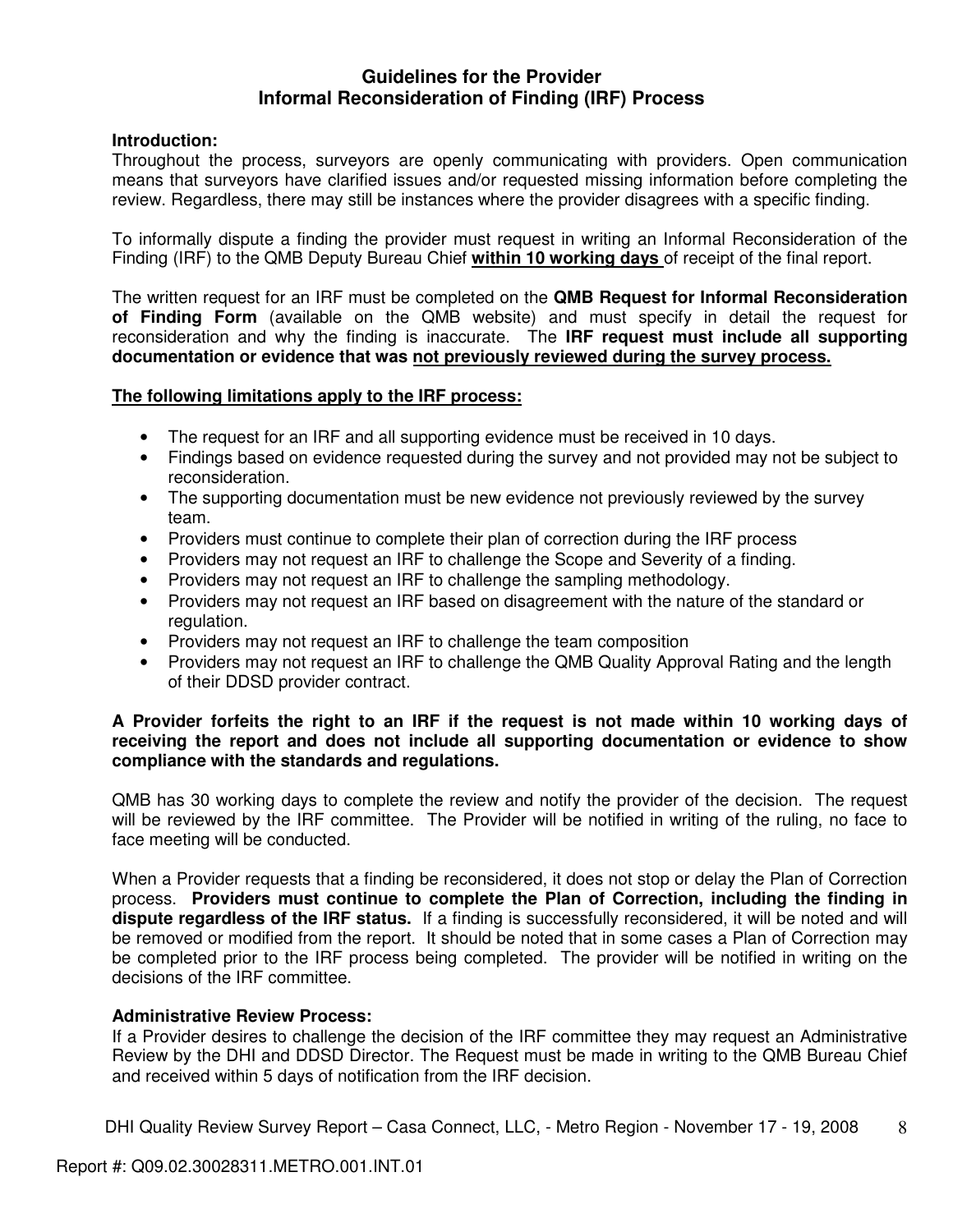# **Regarding IRC Sanctions:**

The Informal Reconsideration of the Finding process is a separate process specific to QMB Survey Findings and should not be confused with any process associated with IRC Sanctions.

If a Provider desires to Dispute or Appeal an IRC Sanction that is a separate and different process. Providers may choose the Informal Dispute Resolution Process or the Formal Medicaid Fair Hearing Process to dispute or appeal IRC sanctions, please refer to the DOH Sanction policy and section 39 of the provider contract agreement.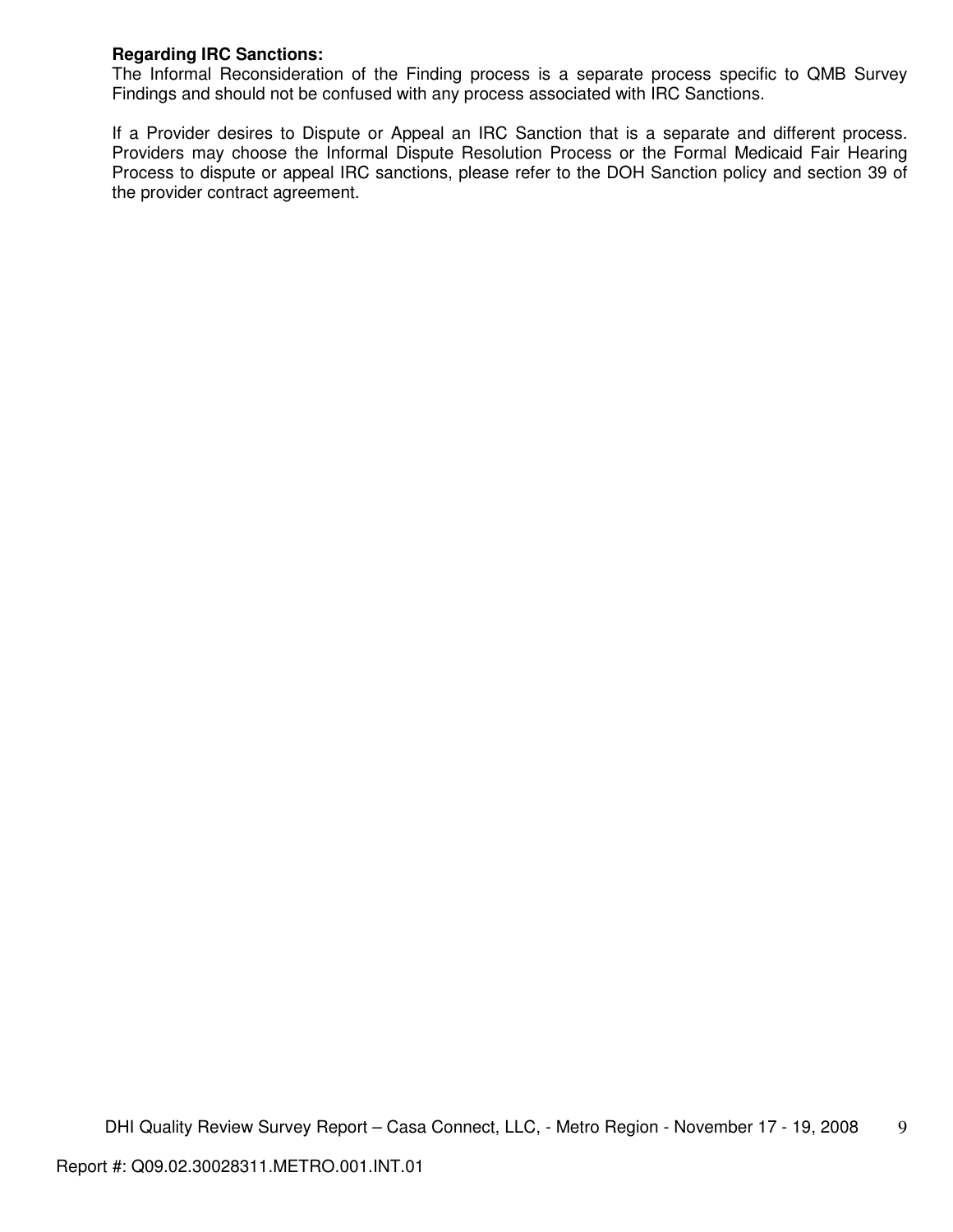| <b>Agency:</b>   | Casa Connect, LLC. - Metro Region                                                              |
|------------------|------------------------------------------------------------------------------------------------|
| Program:         | Developmental Disabilities Waiver                                                              |
| Service:         | Community Living (Supported Living & Family Living) & Community Inclusion (Adult Habilitation) |
| Monitoring Type: | Initial                                                                                        |
| Date of Survey:  | November 17 - 19, 2008                                                                         |

| Tag #1A08 Agency Case File                         | <b>Scope and Severity Rating: C</b>            |  |
|----------------------------------------------------|------------------------------------------------|--|
| Developmental Disabilities (DD) Waiver Service     | Based on record review, the Agency failed to   |  |
| Standards effective 4/1/2007                       | maintain at the administrative office a        |  |
| <b>CHAPTER 1 II. PROVIDER AGENCY</b>               | confidential case file for 2 of 2 individuals. |  |
| <b>REQUIREMENTS:</b> The objective of these        |                                                |  |
| standards is to establish Provider Agency policy,  | Review of the Agency individual case files     |  |
| procedure and reporting requirements for DD        | revealed the following items were missing,     |  |
| Medicaid Waiver program. These requirements        | incomplete, and/or not current:                |  |
| apply to all such Provider Agency staff, whether   |                                                |  |
| directly employed or subcontracting with the       | Addendum A (#1 & 2)                            |  |
| Provider Agency. Additional Provider Agency        |                                                |  |
| requirements and personnel qualifications may      |                                                |  |
| be applicable for specific service standards.      |                                                |  |
| D. Provider Agency Case File for the               |                                                |  |
| Individual: All Provider Agencies shall maintain   |                                                |  |
| at the administrative office a confidential case   |                                                |  |
| file for each individual. Case records belong to   |                                                |  |
| the individual receiving services and copies shall |                                                |  |
| be provided to the receiving agency whenever       |                                                |  |
| an individual changes providers. The record        |                                                |  |
| must also be made available for review when        |                                                |  |
| requested by DOH, HSD or federal government        |                                                |  |
| representatives for oversight purposes. The        |                                                |  |
| individual's case file shall include the following |                                                |  |
| requirements:                                      |                                                |  |
| Emergency contact information, including<br>(1)    |                                                |  |
| the individual's address, telephone number,        |                                                |  |
| names and telephone numbers of relatives,          |                                                |  |
| or guardian or conservator, physician's            |                                                |  |
| name(s) and telephone number(s),                   |                                                |  |
| pharmacy name, address and telephone               |                                                |  |
| number, and health plan if appropriate;            |                                                |  |
| The individual's complete and current ISP,<br>(2)  |                                                |  |
| with all supplemental plans specific to the        |                                                |  |
| individual, and the most current completed         |                                                |  |
| Health Assessment Tool (HAT);                      |                                                |  |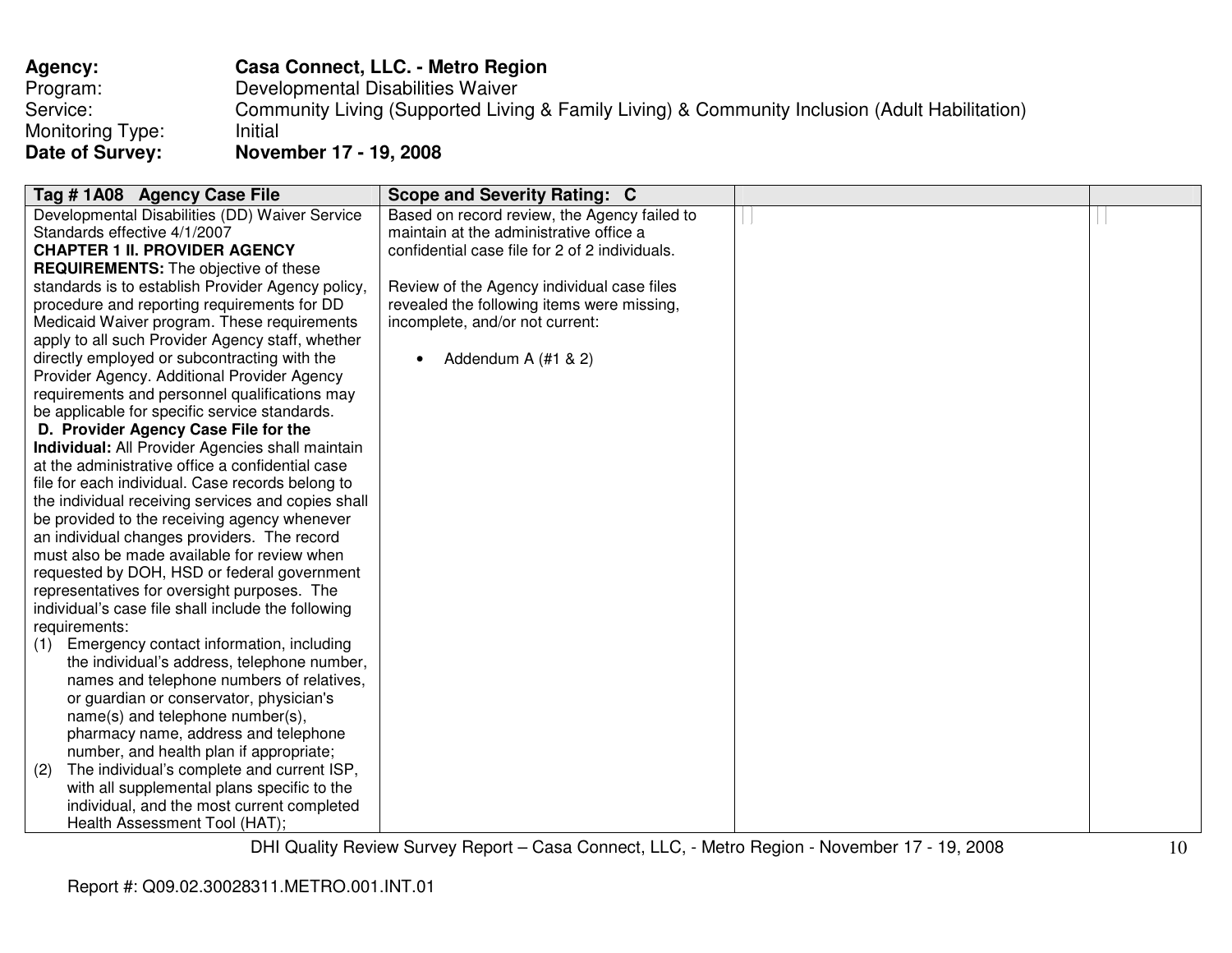| (3) | Progress notes and other service delivery      |  |  |
|-----|------------------------------------------------|--|--|
|     | documentation;                                 |  |  |
| (4) | Crisis Prevention/Intervention Plans, if there |  |  |
|     | are any for the individual;                    |  |  |
| (5) | A medical history, which shall include at      |  |  |
|     | least demographic data, current and past       |  |  |
|     | medical diagnoses including the cause (if      |  |  |
|     | known) of the developmental disability,        |  |  |
|     | psychiatric diagnoses, allergies (food,        |  |  |
|     | environmental, medications),                   |  |  |
|     | immunizations, and most recent physical        |  |  |
|     | exam;                                          |  |  |
| (6) | When applicable, transition plans              |  |  |
|     | completed for individuals at the time of       |  |  |
|     | discharge from Fort Stanton Hospital or Los    |  |  |
|     | Lunas Hospital and Training School; and        |  |  |
| (7) | Case records belong to the individual          |  |  |
|     | receiving services and copies shall be         |  |  |
|     | provided to the individual upon request.       |  |  |
| (8) | The receiving Provider Agency shall be         |  |  |
|     | provided at a minimum the following            |  |  |
|     | records whenever an individual changes         |  |  |
|     | provider agencies:                             |  |  |
|     | (a) Complete file for the past 12 months;      |  |  |
|     | (b) ISP and quarterly reports from the current |  |  |
|     | and prior ISP year;                            |  |  |
|     | (c) Intake information from original admission |  |  |
|     | to services; and                               |  |  |
|     | (d) When applicable, the Individual Transition |  |  |
|     | Plan at the time of discharge from Los         |  |  |
|     |                                                |  |  |
|     | Lunas Hospital and Training School or Ft.      |  |  |
|     | Stanton Hospital.                              |  |  |
|     |                                                |  |  |
|     |                                                |  |  |
|     |                                                |  |  |
|     |                                                |  |  |
|     |                                                |  |  |
|     |                                                |  |  |
|     |                                                |  |  |
|     |                                                |  |  |
|     |                                                |  |  |
|     |                                                |  |  |
|     |                                                |  |  |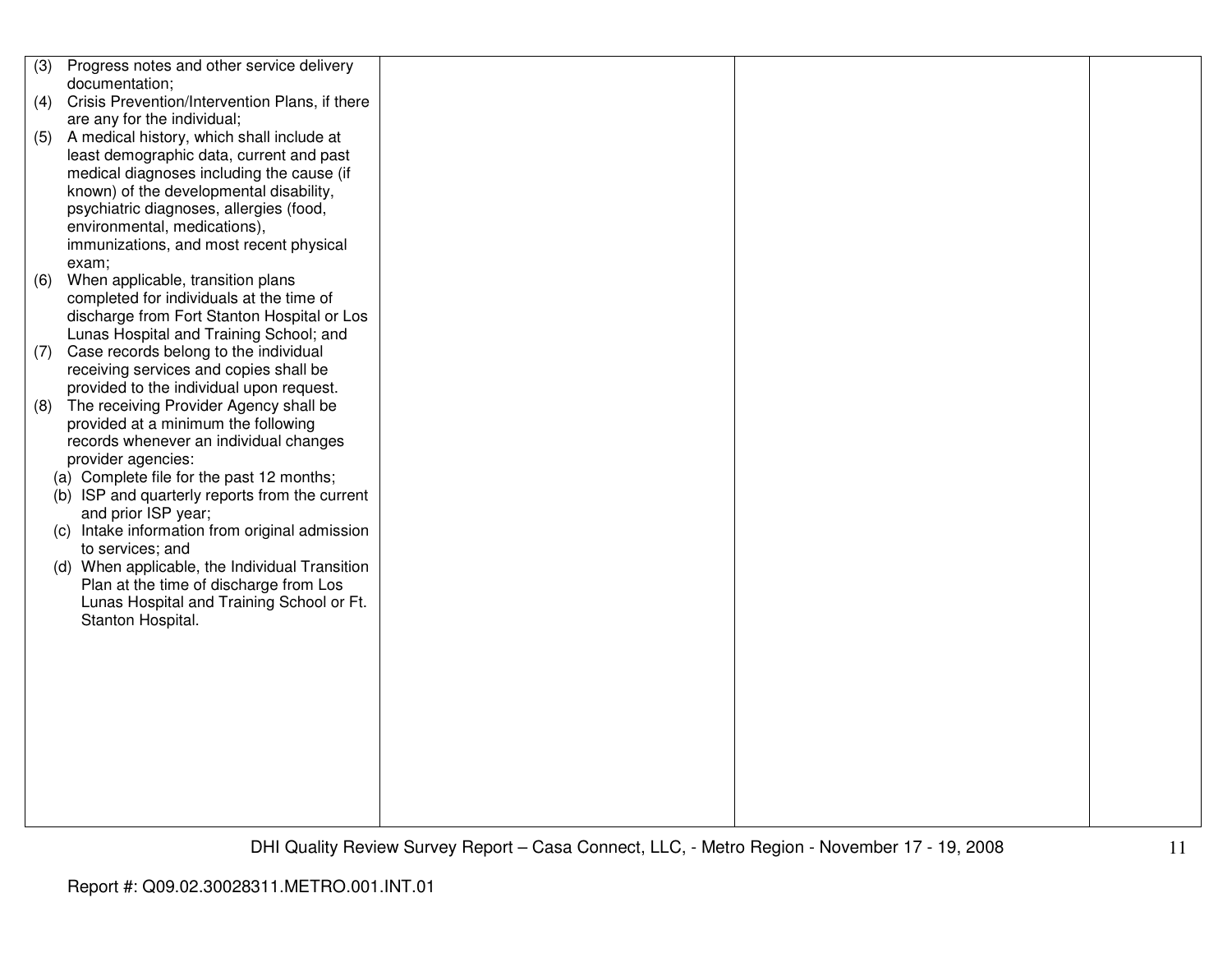| Tag # 1A08 Agency Case File - Progress                                                                                                                                                                                                                                                                                                                                                                                                                                                                                                                                                                                                                                                                                                                                                                                                                                                                                                                                                                                                                                                                                                                                                                                        | <b>Scope &amp; Severity Rating: D</b>                                                                                                                                                                                                                                                                       |  |
|-------------------------------------------------------------------------------------------------------------------------------------------------------------------------------------------------------------------------------------------------------------------------------------------------------------------------------------------------------------------------------------------------------------------------------------------------------------------------------------------------------------------------------------------------------------------------------------------------------------------------------------------------------------------------------------------------------------------------------------------------------------------------------------------------------------------------------------------------------------------------------------------------------------------------------------------------------------------------------------------------------------------------------------------------------------------------------------------------------------------------------------------------------------------------------------------------------------------------------|-------------------------------------------------------------------------------------------------------------------------------------------------------------------------------------------------------------------------------------------------------------------------------------------------------------|--|
| <b>Notes</b>                                                                                                                                                                                                                                                                                                                                                                                                                                                                                                                                                                                                                                                                                                                                                                                                                                                                                                                                                                                                                                                                                                                                                                                                                  |                                                                                                                                                                                                                                                                                                             |  |
| Developmental Disabilities (DD) Waiver Service<br>Standards effective 4/1/2007<br><b>CHAPTER 1 II. PROVIDER AGENCY</b><br><b>REQUIREMENTS:</b> The objective of these<br>standards is to establish Provider Agency policy,<br>procedure and reporting requirements for DD<br>Medicaid Waiver program. These requirements<br>apply to all such Provider Agency staff, whether<br>directly employed or subcontracting with the<br>Provider Agency. Additional Provider Agency<br>requirements and personnel qualifications may<br>be applicable for specific service standards.<br>D. Provider Agency Case File for the<br>Individual: All Provider Agencies shall maintain<br>at the administrative office a confidential case<br>file for each individual. Case records belong to<br>the individual receiving services and copies shall<br>be provided to the receiving agency whenever<br>an individual changes providers. The record<br>must also be made available for review when<br>requested by DOH, HSD or federal government<br>representatives for oversight purposes. The<br>individual's case file shall include the following<br>requirements:<br>(3) Progress notes and other service delivery<br>documentation; | Based on record review, the Agency failed to<br>maintain progress notes and other service<br>delivery documentation for 1 of 2 Individuals.<br><b>Current Community Living Progress Notes/Daily</b><br><b>Contact Logs</b><br>Individual #2 - None found for October<br>$\bullet$<br>2007 through May 2008. |  |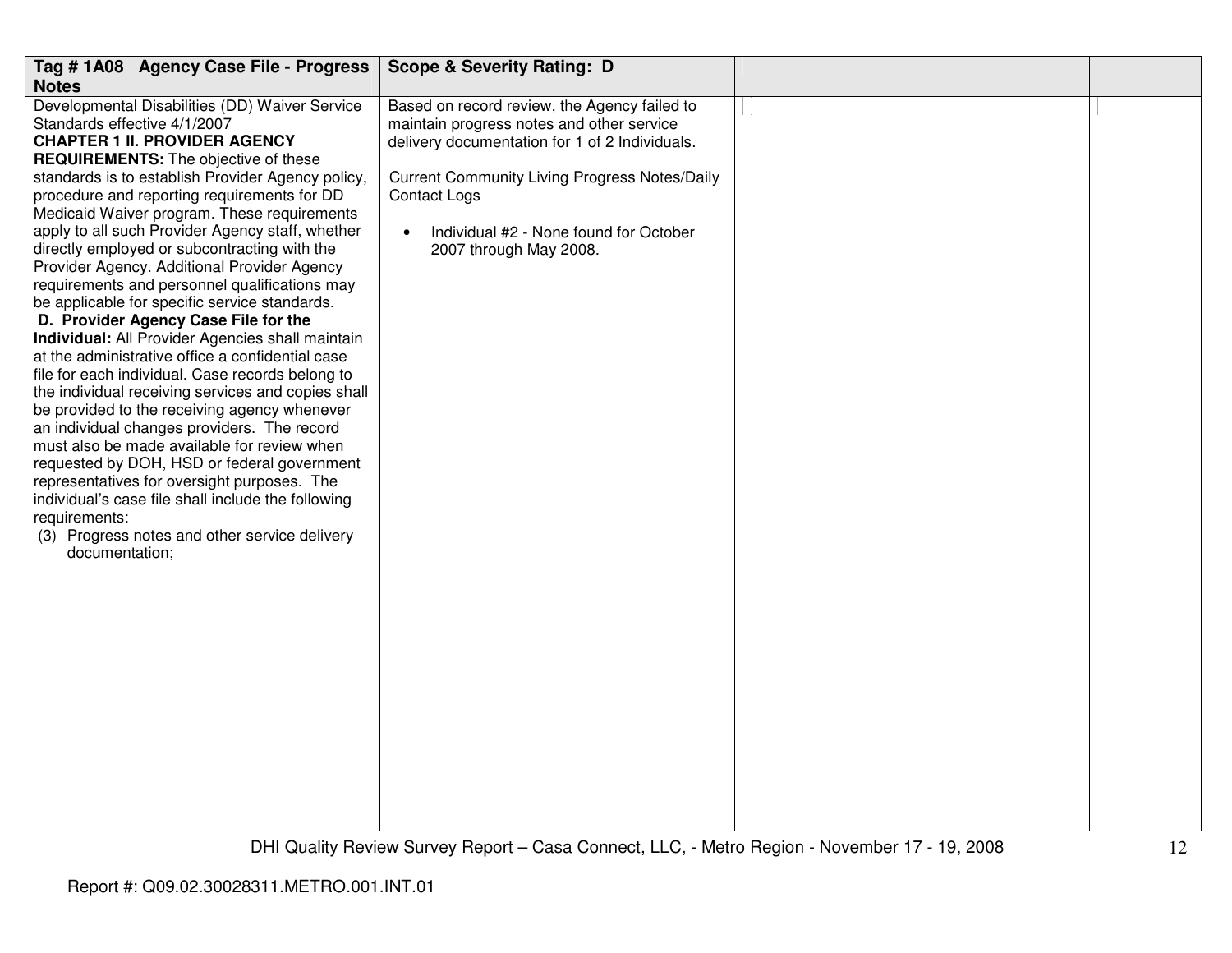| Tag #1A12 Reimbursement/Billable Units                                                 | <b>Scope and Severity Rating: A</b>               |  |
|----------------------------------------------------------------------------------------|---------------------------------------------------|--|
| Developmental Disabilities (DD) Waiver Service                                         | Based on record review, the Agency failed to      |  |
| Standards effective 4/1/2007                                                           | provide written or electronic documentation as    |  |
| <b>CHAPTER 1 III. PROVIDER AGENCY</b>                                                  | evidence for each unit billed as per standard for |  |
| <b>DOCUMENTATION OF SERVICE DELIVERY</b>                                               | 1 of 2 individuals.                               |  |
| <b>AND LOCATION</b>                                                                    |                                                   |  |
| <b>General: All Provider Agencies shall</b><br>А.                                      | Individual #1                                     |  |
| maintain all records necessary to fully                                                | • The Agency billed 158.50 units of Adult         |  |
| disclose the service, quality, quantity and                                            | Habilitation from July 1-31, 2008.                |  |
| clinical necessity furnished to individuals                                            | Documentation provided did not contain time       |  |
| who are currently receiving services. The                                              | in/time out to justify billing.                   |  |
| Provider Agency records shall be                                                       | • The Agency billed 106.50 units of Adult         |  |
| sufficiently detailed to substantiate the date,                                        | Habilitation from August 1-31, 2008.              |  |
| time, individual name, servicing Provider                                              | Documentation provided did not contain time       |  |
| Agency, level of services, and length of a                                             | in/time out to justify billing.                   |  |
| session of service billed.                                                             | • The Agency billed 93.75 units of Adult          |  |
| <b>Billable Units:</b> The documentation of the<br>В.                                  | Habilitation from September, 1-30, 2008.          |  |
| billable time spent with an individual shall                                           | Documentation provided did not contain time       |  |
| be kept on the written or electronic record<br>that is prepared prior to a request for | in/time out to justify billing.                   |  |
| reimbursement from the HSD. For each                                                   |                                                   |  |
| unit billed, the record shall contain the                                              |                                                   |  |
| following:                                                                             |                                                   |  |
| Date, start and end time of each service<br>(1)                                        |                                                   |  |
| encounter or other billable service interval;                                          |                                                   |  |
| A description of what occurred during the<br>(2)                                       |                                                   |  |
| encounter or service interval; and                                                     |                                                   |  |
| The signature or authenticated name of<br>(3)                                          |                                                   |  |
| staff providing the service.                                                           |                                                   |  |
|                                                                                        |                                                   |  |
|                                                                                        |                                                   |  |
|                                                                                        |                                                   |  |
|                                                                                        |                                                   |  |
|                                                                                        |                                                   |  |
|                                                                                        |                                                   |  |
|                                                                                        |                                                   |  |
|                                                                                        |                                                   |  |
|                                                                                        |                                                   |  |
|                                                                                        |                                                   |  |
|                                                                                        |                                                   |  |
|                                                                                        |                                                   |  |
|                                                                                        |                                                   |  |
|                                                                                        |                                                   |  |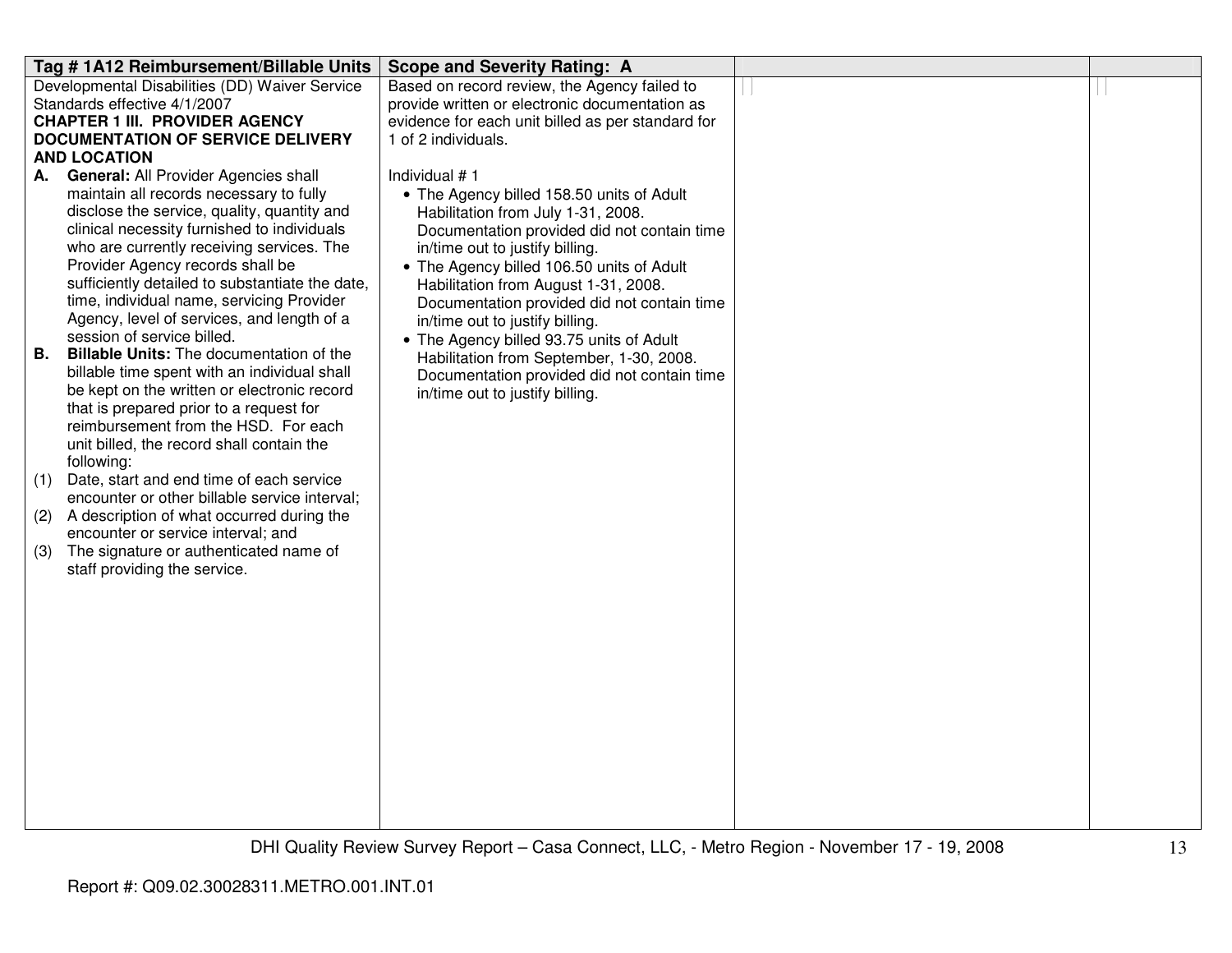| Tag #1A20 DSP Training Documents                                                        | <b>Scope and Severity Rating: F</b>                  |  |
|-----------------------------------------------------------------------------------------|------------------------------------------------------|--|
| Developmental Disabilities (DD) Waiver Service                                          | Based on record review, the Agency failed to         |  |
| Standards effective 4/1/2007                                                            | ensure that Orientation and Training                 |  |
| <b>CHAPTER 1 IV. GENERAL REQUIREMENTS</b>                                               | requirements were met for 5 of 5 Direct Service      |  |
| FOR PROVIDER AGENCY SERVICE                                                             | Personnel.                                           |  |
| <b>PERSONNEL:</b> The objective of this section is to                                   |                                                      |  |
| establish personnel standards for DD Medicaid                                           | Review of Direct Service Personnel training          |  |
| Waiver Provider Agencies for the following                                              | records found no evidence of the following           |  |
| services: Community Living Supports,                                                    | required DOH/DDSD trainings and certification        |  |
| Community Inclusion Services, Respite,                                                  | being completed:                                     |  |
| Substitute Care and Personal Support                                                    |                                                      |  |
| Companion Services. These standards apply to                                            |                                                      |  |
| all personnel who provide services, whether                                             | Person-Centered Planning (1-Day) (DSP                |  |
| directly employed or subcontracting with the                                            | #3 & 5)                                              |  |
| Provider Agency. Additional personnel                                                   |                                                      |  |
| requirements and qualifications may be                                                  | First Aid (DSP #3 & 6)<br>$\bullet$                  |  |
| applicable for specific service standards.                                              |                                                      |  |
| <b>Orientation and Training Requirements:</b><br>C.                                     | CPR (DSP #3 & 6)<br>$\bullet$                        |  |
| Orientation and training for direct support                                             |                                                      |  |
| staff and his or her supervisors shall comply<br>with the DDSD/DOH Policy Governing the | Assisting With Medications (DSP #4, 6 &<br>$\bullet$ |  |
| <b>Training Requirements for Direct Support</b>                                         | 7)                                                   |  |
| <b>Staff and Internal Service Coordinators</b>                                          |                                                      |  |
| Serving Individuals with Developmental                                                  | Rights & Advocacy (DSP #7)<br>$\bullet$              |  |
| Disabilities to include the following:                                                  |                                                      |  |
| Each new employee shall receive<br>(1)                                                  | Level 1 Health (DSP #3 & 6)<br>$\bullet$             |  |
| appropriate orientation, including but not                                              |                                                      |  |
| limited to, all policies relating to fire                                               | Teaching & Support Strategies (DSP #3 &<br>$\bullet$ |  |
| prevention, accident prevention, incident                                               | 7)                                                   |  |
| management and reporting, and emergency                                                 |                                                      |  |
| procedures; and                                                                         | Positive Behavior Supports Strategies<br>$\bullet$   |  |
| Individual-specific training for each<br>(2)                                            | (DSP#3)                                              |  |
| individual under his or her direct care, as                                             |                                                      |  |
| described in the individual service plan,                                               | Participatory Communication & Choice<br>$\bullet$    |  |
| prior to working alone with the individual.                                             | Making (DSP #3)                                      |  |
|                                                                                         |                                                      |  |
|                                                                                         |                                                      |  |
|                                                                                         |                                                      |  |
|                                                                                         |                                                      |  |
|                                                                                         |                                                      |  |
|                                                                                         |                                                      |  |
|                                                                                         |                                                      |  |
|                                                                                         |                                                      |  |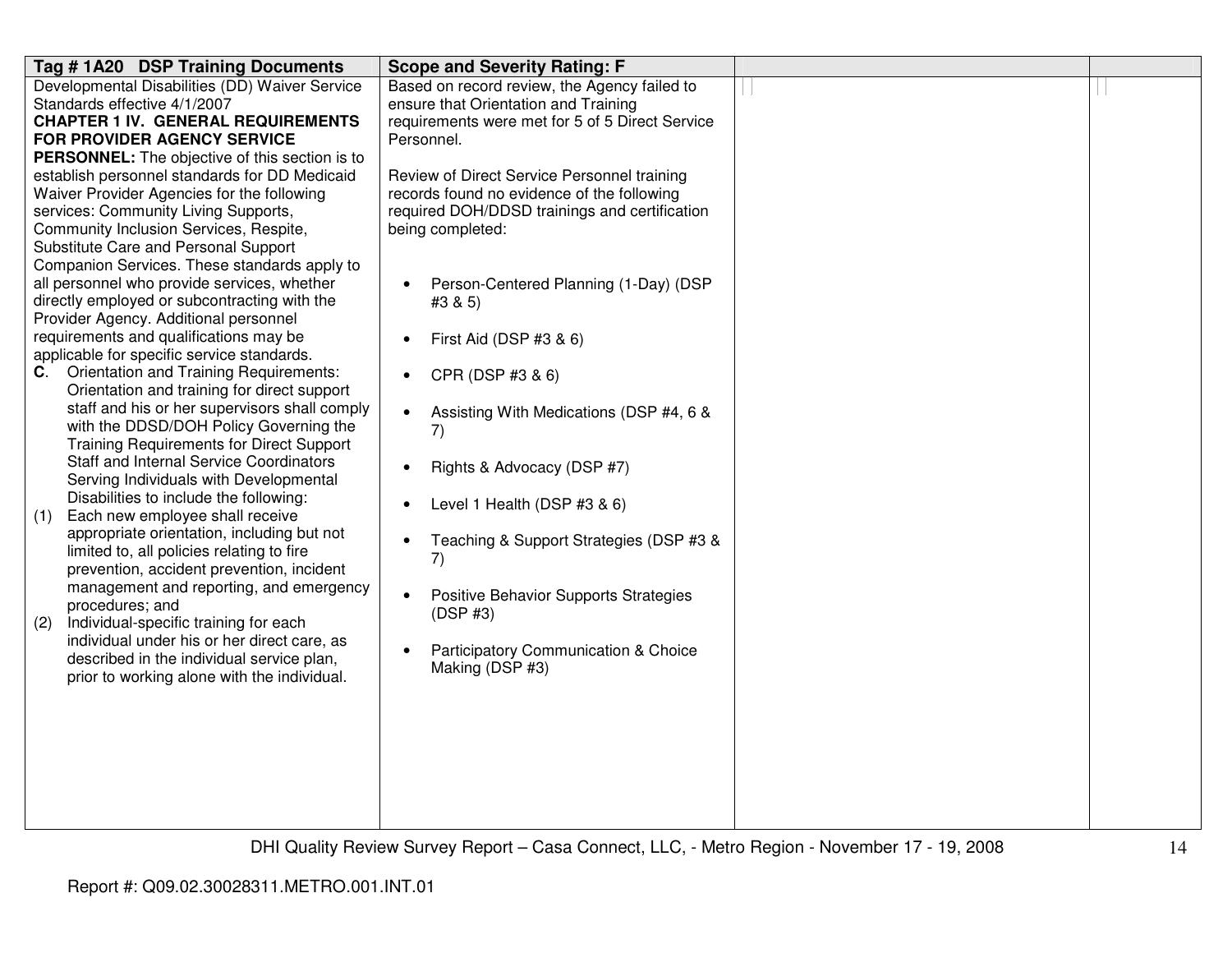| Tag #1A25 (CoP) CCHS                                | <b>Scope and Severity Rating: D</b>             |  |
|-----------------------------------------------------|-------------------------------------------------|--|
| <b>NMAC 7.1.9.9</b>                                 | Based on record review, the Agency failed to    |  |
| A. Prohibition on Employment: A care                | maintain documentation indicating no            |  |
| provider shall not hire or continue the             | "disqualifying convictions" or documentation of |  |
| employment or contractual services of any           | the timely submission of pertinent application  |  |
| applicant, caregiver or hospital caregiver for      | information to the Caregiver Criminal History   |  |
| whom the care provider has received notice of a     | Screening Program was on file for 1 of 5 Agency |  |
| disqualifying conviction, except as provided in     | Personnel.                                      |  |
| Subsection B of this section.                       |                                                 |  |
| <b>NMAC 7.1.9.11</b>                                | • #5 – Date of Hire $6/28/08$                   |  |
| <b>DISQUALIFYING CONVICTIONS.</b> The               |                                                 |  |
| following felony convictions disqualify an          |                                                 |  |
| applicant, caregiver or hospital caregiver from     |                                                 |  |
| employment or contractual services with a care      |                                                 |  |
| provider:                                           |                                                 |  |
| A. homicide;                                        |                                                 |  |
| <b>B.</b> trafficking, or trafficking in controlled |                                                 |  |
| substances;                                         |                                                 |  |
| C. kidnapping, false imprisonment, aggravated       |                                                 |  |
| assault or aggravated battery;                      |                                                 |  |
| D. rape, criminal sexual penetration, criminal      |                                                 |  |
| sexual contact, incest, indecent exposure, or       |                                                 |  |
| other related felony sexual offenses;               |                                                 |  |
| E. crimes involving adult abuse, neglect or         |                                                 |  |
| financial exploitation;                             |                                                 |  |
| F. crimes involving child abuse or neglect;         |                                                 |  |
| G. crimes involving robbery, larceny, extortion,    |                                                 |  |
| burglary, fraud, forgery, embezzlement, credit      |                                                 |  |
| card fraud, or receiving stolen property; or        |                                                 |  |
| H. an attempt, solicitation, or conspiracy          |                                                 |  |
| involving any of the felonies in this subsection.   |                                                 |  |
|                                                     |                                                 |  |
| Chapter 1.IV. General Provider Requirements.        |                                                 |  |
| D. Criminal History Screening: All personnel        |                                                 |  |
| shall be screened by the Provider Agency in         |                                                 |  |
| regard to the employee's qualifications,            |                                                 |  |
| references, and employment history, prior to        |                                                 |  |
| employment. All Provider Agencies shall comply      |                                                 |  |
| with the Criminal Records Screening for             |                                                 |  |
| Caregivers 7.1.12 NMAC and Employee Abuse           |                                                 |  |
| Registry 7.1.12 NMAC as required by the             |                                                 |  |
| Department of Health, Division of Health            |                                                 |  |
| Improvement.                                        |                                                 |  |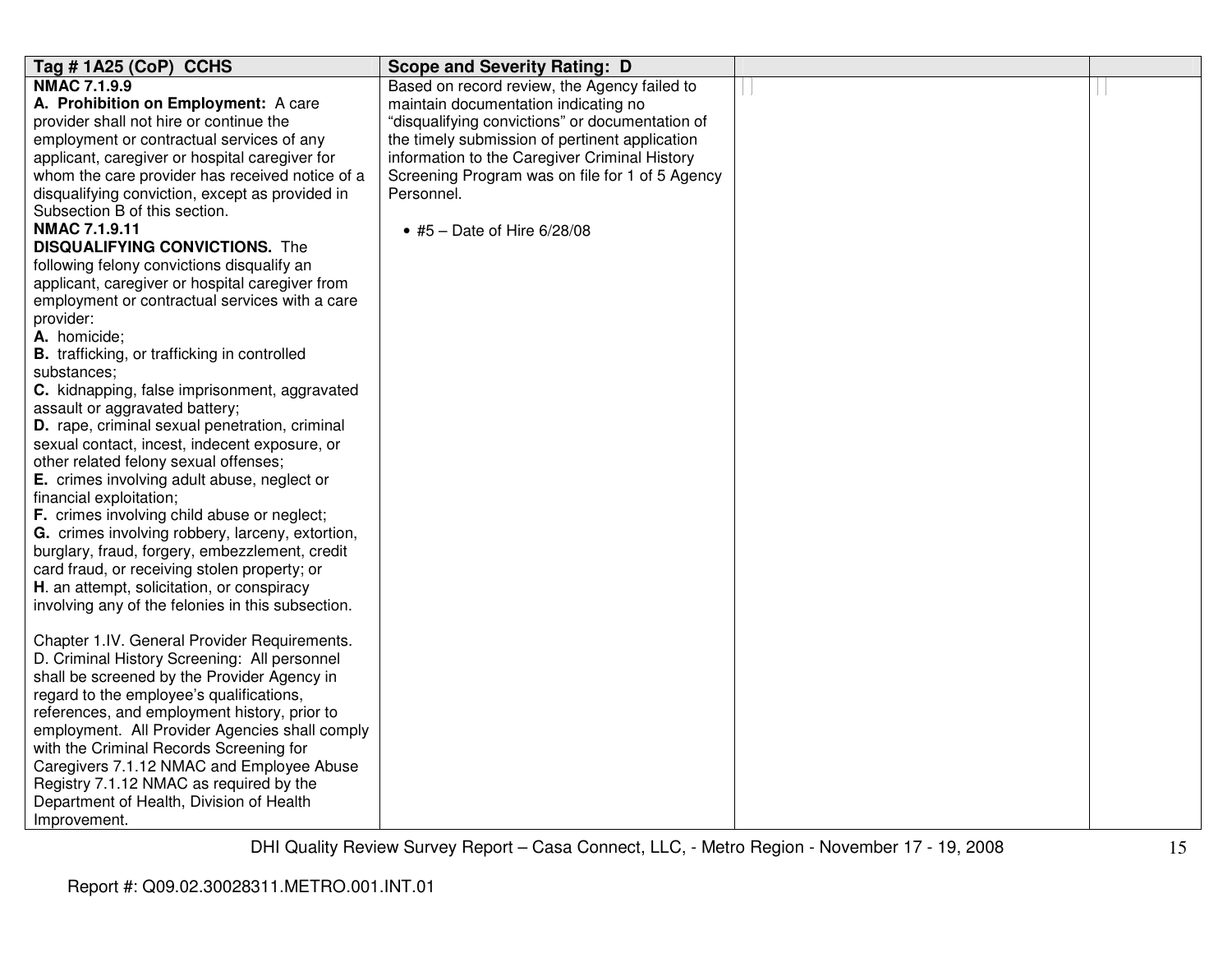| Tag # 1A26 (CoP) COR / EAR                          | <b>Scope and Severity Rating: F</b>             |  |
|-----------------------------------------------------|-------------------------------------------------|--|
| NMAC 7.1.12.8                                       | Based on record review, the Agency failed to    |  |
| <b>REGISTRY ESTABLISHED; PROVIDER</b>               | maintain documentation in the employee's        |  |
| <b>INQUIRY REQUIRED:</b> Upon the effective date    | personnel records that evidenced inquiry to the |  |
| of this rule, the department has established and    | Employee Abuse Registry prior to employment     |  |
| maintains an accurate and complete electronic       | for 5 of 5 Agency Personnel.                    |  |
| registry that contains the name, date of birth,     |                                                 |  |
| address, social security number, and other          | • #3 – Date of Hire $12/1/06$                   |  |
| appropriate identifying information of all persons  | $\bullet$ #5 - Date of Hire 6/28/08             |  |
| who, while employed by a provider, have been        | $\bullet$ #6 - Date of Hire 3/9/06              |  |
| determined by the department, as a result of an     | $\bullet$ #7 - Date of Hire 7/7/07              |  |
| investigation of a complaint, to have engaged in    |                                                 |  |
| a substantiated registry-referred incident of       |                                                 |  |
| abuse, neglect or exploitation of a person          |                                                 |  |
| receiving care or services from a provider.         |                                                 |  |
| Additions and updates to the registry shall be      |                                                 |  |
| posted no later than two (2) business days          |                                                 |  |
| following receipt. Only department staff            |                                                 |  |
| designated by the custodian may access,             |                                                 |  |
| maintain and update the data in the registry.       |                                                 |  |
| Provider requirement to inquire of<br>А.            |                                                 |  |
| registry. A provider, prior to employing or         |                                                 |  |
| contracting with an employee, shall inquire of the  |                                                 |  |
| registry whether the individual under               |                                                 |  |
| consideration for employment or contracting is      |                                                 |  |
| listed on the registry.                             |                                                 |  |
| <b>B.</b><br>Prohibited employment. A provider      |                                                 |  |
| may not employ or contract with an individual to    |                                                 |  |
| be an employee if the individual is listed on the   |                                                 |  |
| registry as having a substantiated registry-        |                                                 |  |
| referred incident of abuse, neglect or exploitation |                                                 |  |
| of a person receiving care or services from a       |                                                 |  |
| provider.                                           |                                                 |  |
| Documentation of inquiry to registry.<br>D.         |                                                 |  |
| The provider shall maintain documentation in the    |                                                 |  |
| employee's personnel or employment records          |                                                 |  |
| that evidences the fact that the provider made an   |                                                 |  |
| inquiry to the registry concerning that employee    |                                                 |  |
| prior to employment. Such documentation must        |                                                 |  |
| include evidence, based on the response to such     |                                                 |  |
| inquiry received from the custodian by the          |                                                 |  |
| provider, that the employee was not listed on the   |                                                 |  |
| registry as having a substantiated registry-        |                                                 |  |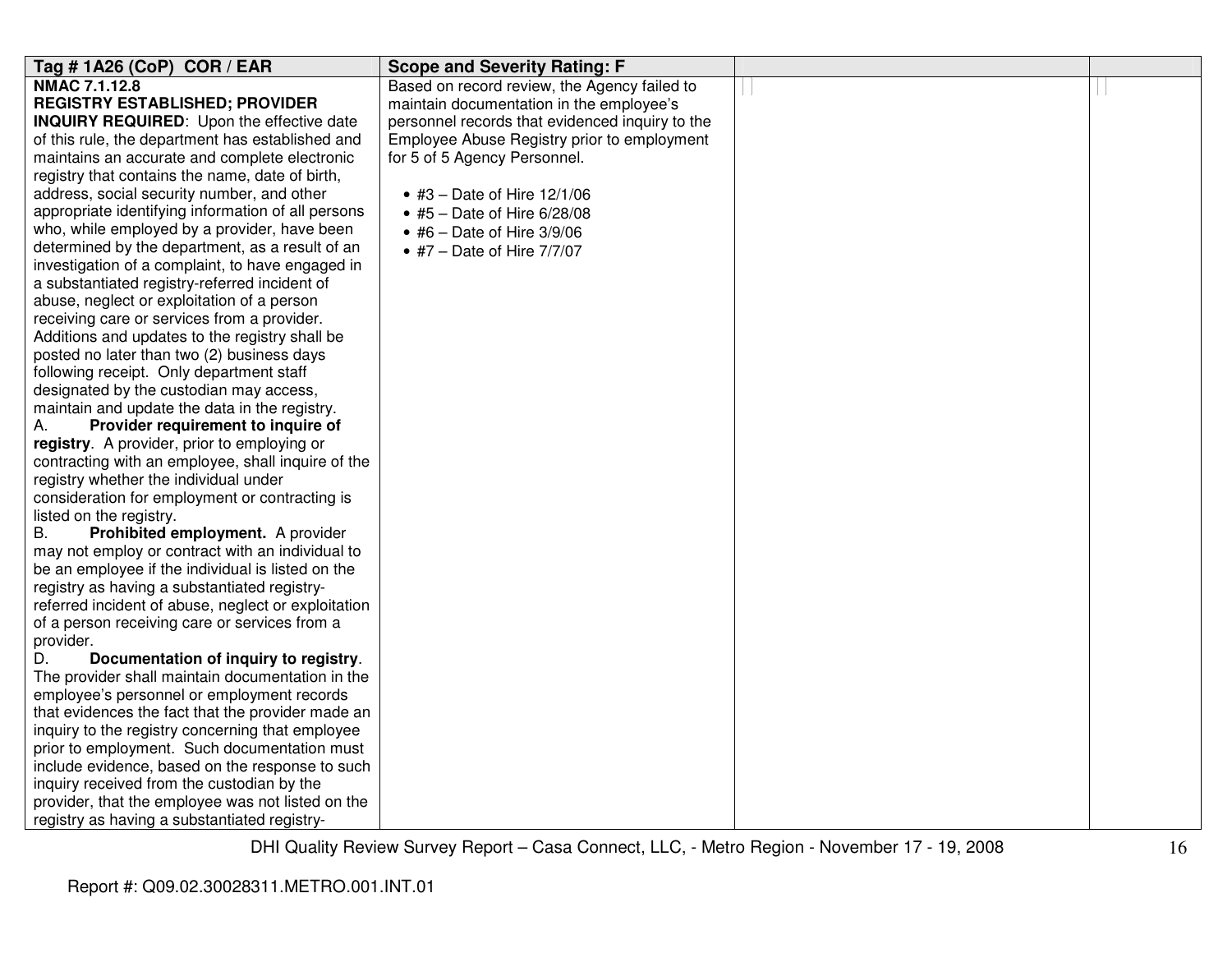referred incident of abuse, neglect or exploitation.<br>E. Doc E. **Documentation for other staff**. With respect to all employed or contracted individuals providing direct care who are licensed health care professionals or certified nurse aides, the provider shall maintain documentation reflecting the individual's current licensure as a health careprofessional or current certification as a nurse aide. **Chapter 1.IV.** General Provider Requirements. D. Criminal History Screening: All personnel shall be screened by the Provider Agency in regard to the employee's qualifications, references, and employment history, prior to employment. All Provider Agencies shall comply with the Criminal Records Screening for Caregivers 7.1.12 NMAC and Employee Abuse Registry 7.1.12 NMAC as required by the Department of Health, Division of Health Improvement.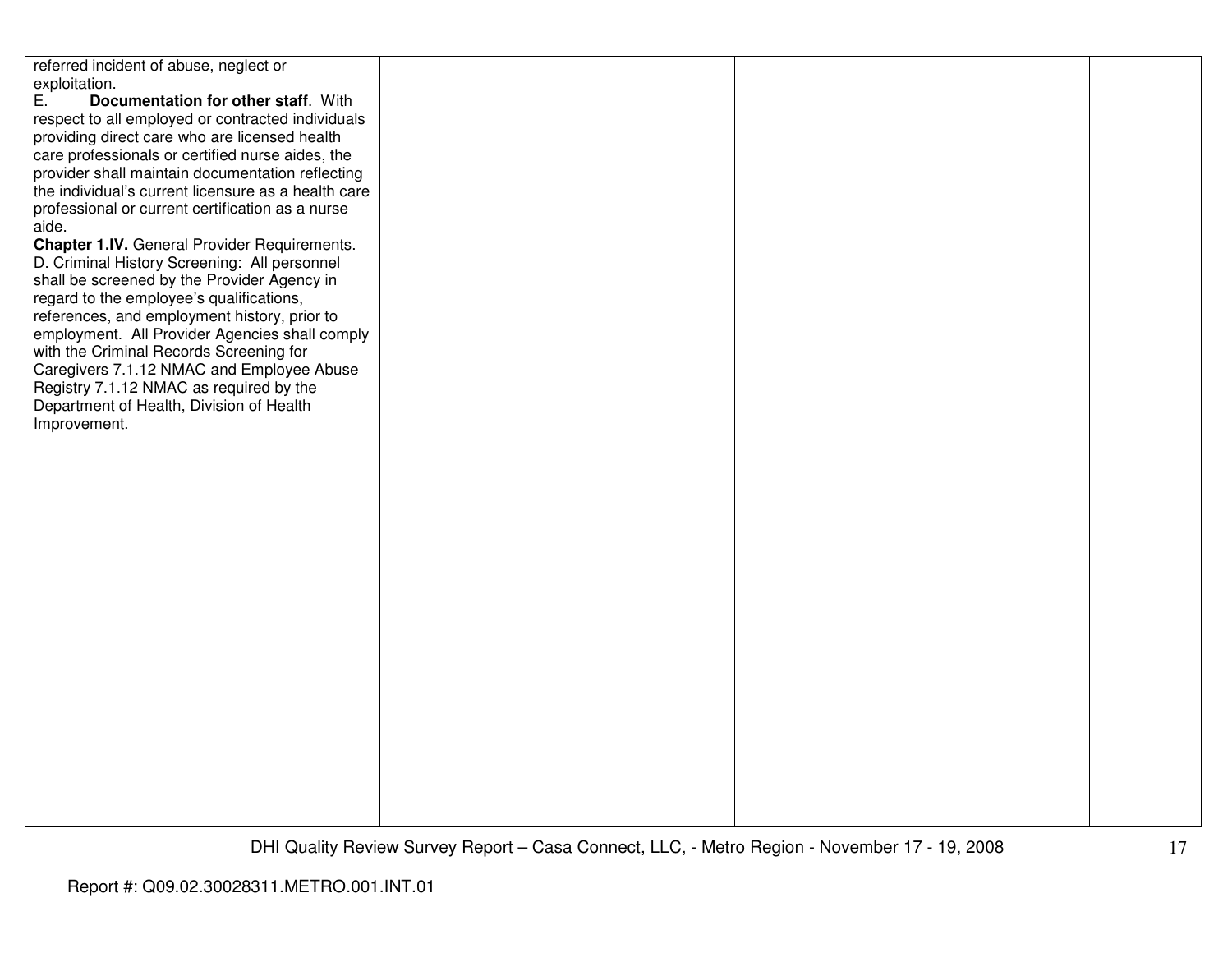| Tag #1A28 (CoP) Incident Mgt. System                                                         | Scope & Severity Rating: F                     |  |
|----------------------------------------------------------------------------------------------|------------------------------------------------|--|
| NMAC 7.1.13.10                                                                               | Based on record review, the Agency failed to   |  |
| <b>INCIDENT MANAGEMENT SYSTEM</b>                                                            | provide documentation verifying completion of  |  |
| <b>REQUIREMENTS:</b>                                                                         | Incident Management Training for 5 of 5 Agency |  |
| A. General: All licensed health care facilities and                                          | Personnel.                                     |  |
| community based service providers shall                                                      |                                                |  |
| establish and maintain an incident management                                                | • Incident Management (Abuse, Neglect &        |  |
| system, which emphasizes the principles of                                                   | Exploitation) (#3, 4, 5, 6 & 7)                |  |
| prevention and staff involvement. The licensed                                               |                                                |  |
| health care facility or community based service                                              |                                                |  |
| provider shall ensure that the incident                                                      |                                                |  |
| management system policies and procedures                                                    |                                                |  |
| requires all employees to be competently trained                                             |                                                |  |
| to respond to, report, and document incidents in                                             |                                                |  |
| a timely and accurate manner.                                                                |                                                |  |
| D. Training Documentation: All licensed                                                      |                                                |  |
| health care facilities and community based                                                   |                                                |  |
| service providers shall prepare training                                                     |                                                |  |
| documentation for each employee to include a                                                 |                                                |  |
| signed statement indicating the date, time, and                                              |                                                |  |
| place they received their incident management                                                |                                                |  |
| reporting instruction. The licensed health care                                              |                                                |  |
| facility and community based service provider                                                |                                                |  |
| shall maintain documentation of an employee's                                                |                                                |  |
| training for a period of at least twelve (12)                                                |                                                |  |
| months, or six (6) months after termination of an                                            |                                                |  |
| employee's employment. Training curricula shall<br>be kept on the provider premises and made |                                                |  |
|                                                                                              |                                                |  |
| available on request by the department. Training<br>documentation shall be made available    |                                                |  |
| immediately upon a division representative's                                                 |                                                |  |
| request. Failure to provide employee training                                                |                                                |  |
| documentation shall subject the licensed health                                              |                                                |  |
| care facility or community based service provider                                            |                                                |  |
| to the penalties provided for in this rule.                                                  |                                                |  |
|                                                                                              |                                                |  |
|                                                                                              |                                                |  |
|                                                                                              |                                                |  |
|                                                                                              |                                                |  |
|                                                                                              |                                                |  |
|                                                                                              |                                                |  |
|                                                                                              |                                                |  |
|                                                                                              |                                                |  |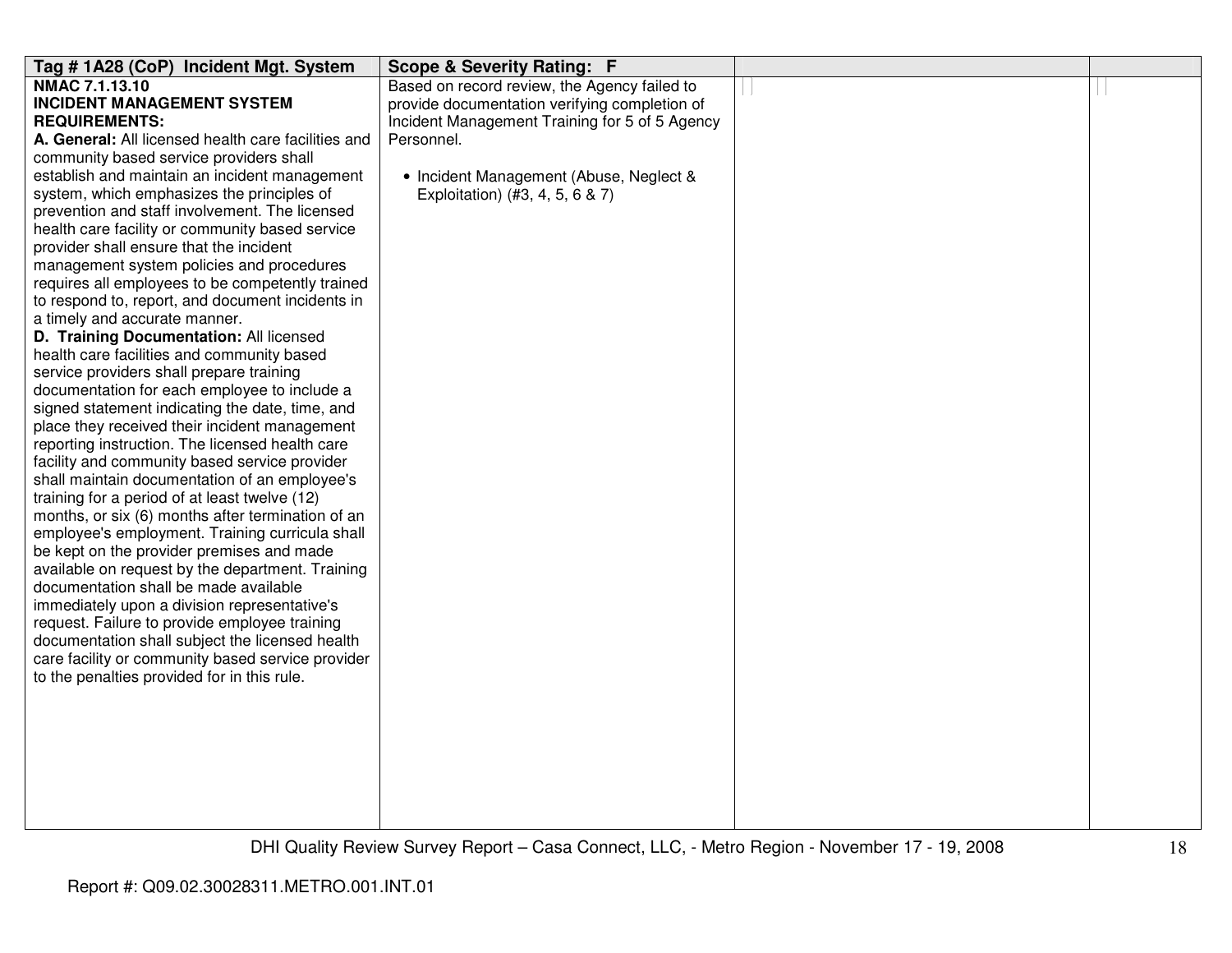| Tag # 1A28 (CoP) Incident Mgt. System                                                           | <b>Scope &amp; Severity Rating: F</b>           |  |
|-------------------------------------------------------------------------------------------------|-------------------------------------------------|--|
| NMAC 7.1.13.10                                                                                  | Based on record review, the Agency failed to    |  |
| <b>INCIDENT MANAGEMENT SYSTEM</b>                                                               | provide documentation indicating consumer,      |  |
| <b>REQUIREMENTS:</b>                                                                            | family members, or legal guardians had received |  |
| <b>General: All licensed health care</b><br>А.                                                  | an orientation packet including incident        |  |
| facilities and community based service providers                                                | management system policies and procedural       |  |
| shall establish and maintain an incident                                                        | information concerning the reporting of abuse,  |  |
| management system, which emphasizes the                                                         | neglect or exploitation for 2 of 2 individuals. |  |
| principles of prevention and staff involvement.                                                 |                                                 |  |
| The licensed health care facility or community                                                  | • Parent/Guardian Incident Management           |  |
| based service provider shall ensure that the                                                    | (Abuse, Neglect & Exploitation) Training (#1    |  |
| incident management system policies and                                                         | 8(2)                                            |  |
| procedures requires all employees to be                                                         |                                                 |  |
| competently trained to respond to, report, and                                                  |                                                 |  |
| document incidents in a timely and accurate                                                     |                                                 |  |
| manner.                                                                                         |                                                 |  |
| <b>Consumer and Guardian Orientation</b><br>Е.                                                  |                                                 |  |
| Packet: Consumers, family members and legal                                                     |                                                 |  |
| guardians shall be made aware of and have                                                       |                                                 |  |
| available immediate accessibility to the licensed                                               |                                                 |  |
| health care facility and community based service                                                |                                                 |  |
| provider incident reporting processes. The                                                      |                                                 |  |
| licensed health care facility and community                                                     |                                                 |  |
| based service provider shall provide consumers,                                                 |                                                 |  |
| family members or legal guardians an orientation                                                |                                                 |  |
| packet to include incident management systems<br>policies and procedural information concerning |                                                 |  |
| the reporting of abuse, neglect or                                                              |                                                 |  |
| misappropriation. The licensed health care                                                      |                                                 |  |
| facility and community based service provider                                                   |                                                 |  |
| shall include a signed statement indicating the                                                 |                                                 |  |
| date, time, and place they received their                                                       |                                                 |  |
| orientation packet to be contained in the                                                       |                                                 |  |
| consumer's file. The appropriate consumer,                                                      |                                                 |  |
| family member or legal guardian shall sign this at                                              |                                                 |  |
| the time of orientation.                                                                        |                                                 |  |
|                                                                                                 |                                                 |  |
|                                                                                                 |                                                 |  |
|                                                                                                 |                                                 |  |
|                                                                                                 |                                                 |  |
|                                                                                                 |                                                 |  |
|                                                                                                 |                                                 |  |
|                                                                                                 |                                                 |  |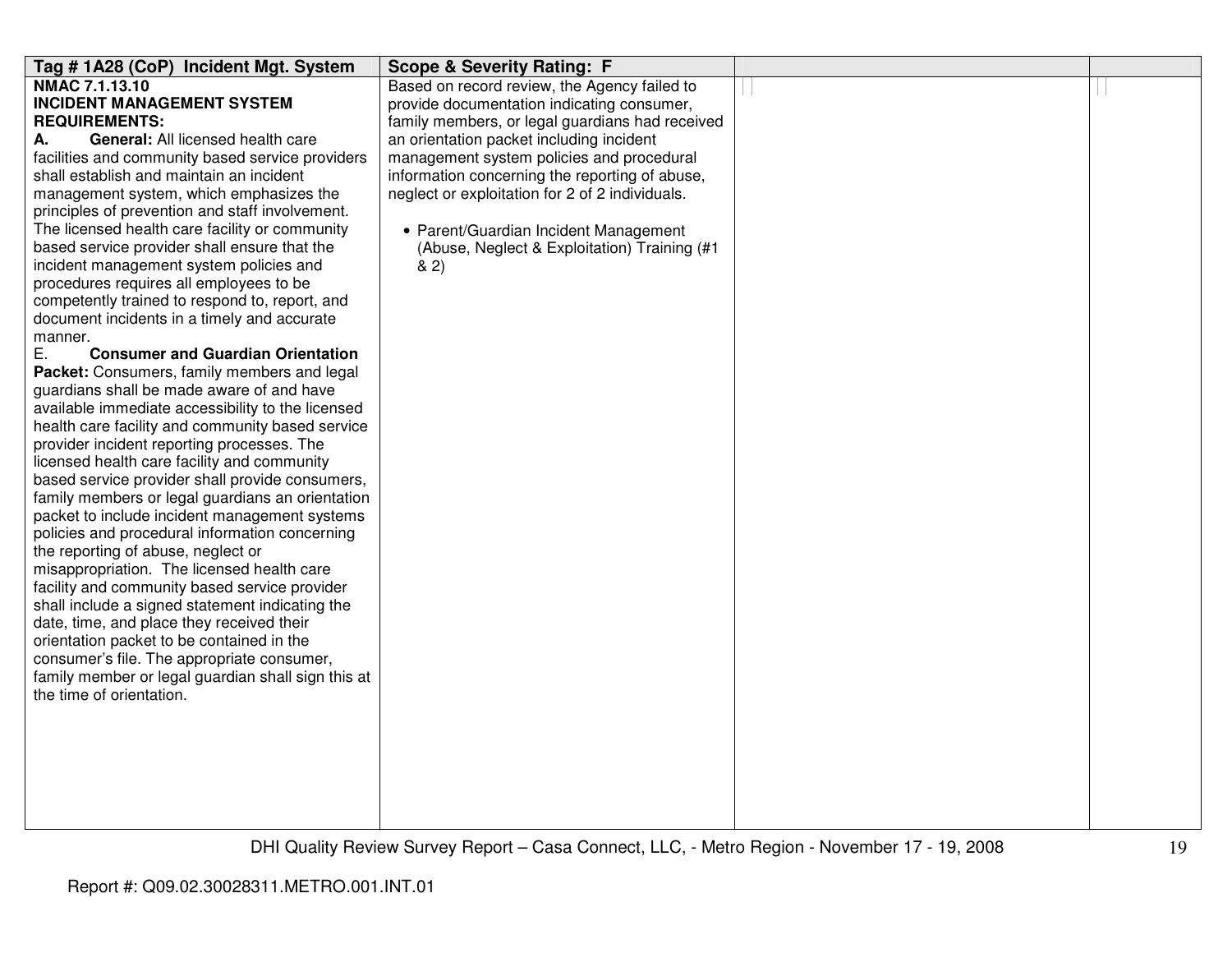| Tag #1A29 Complaints / Grievances                                                               | <b>Scope and Severity Rating: C</b>                             |  |
|-------------------------------------------------------------------------------------------------|-----------------------------------------------------------------|--|
| <b>NMAC 7.26.3.6</b>                                                                            | Based on record review, the Agency failed to                    |  |
| Α.<br>These regulations set out rights that the                                                 | provide documentation that the complaint                        |  |
| department expects all providers of services to                                                 | procedure had been made available to                            |  |
| individuals with developmental disabilities to                                                  | individuals or their legal guardians for 2 of 2<br>individuals. |  |
| respect. These regulations are intended to<br>complement the department's Client Complaint      |                                                                 |  |
| Procedures (7 NMAC 26.4) [now 7.26.4 NMAC].                                                     | • Grievance/Complaint Procedure (#1 & 2)                        |  |
|                                                                                                 |                                                                 |  |
| NMAC 7.26.3.13 Client Complaint Procedure                                                       |                                                                 |  |
| Available. A complainant may initiate a                                                         |                                                                 |  |
| complaint as provided in the client complaint                                                   |                                                                 |  |
| procedure to resolve complaints alleging that a                                                 |                                                                 |  |
| service provider has violated a client's rights as                                              |                                                                 |  |
| described in Section 10 [now 7.26.3.10 NMAC].                                                   |                                                                 |  |
| The department will enforce remedies for<br>substantiated complaints of violation of a client's |                                                                 |  |
| rights as provided in client complaint procedure.                                               |                                                                 |  |
| [09/12/94; 01/15/97; Recompiled 10/31/01]                                                       |                                                                 |  |
|                                                                                                 |                                                                 |  |
| NMAC 7.26.4.13 Complaint Process:                                                               |                                                                 |  |
| A. (2). The service provider's complaint or                                                     |                                                                 |  |
| grievance procedure shall provide, at a                                                         |                                                                 |  |
| minimum, that: (a) the client is notified of the                                                |                                                                 |  |
| service provider's complaint or grievance                                                       |                                                                 |  |
| procedure                                                                                       |                                                                 |  |
|                                                                                                 |                                                                 |  |
|                                                                                                 |                                                                 |  |
|                                                                                                 |                                                                 |  |
|                                                                                                 |                                                                 |  |
|                                                                                                 |                                                                 |  |
|                                                                                                 |                                                                 |  |
|                                                                                                 |                                                                 |  |
|                                                                                                 |                                                                 |  |
|                                                                                                 |                                                                 |  |
|                                                                                                 |                                                                 |  |
|                                                                                                 |                                                                 |  |
|                                                                                                 |                                                                 |  |
|                                                                                                 |                                                                 |  |
|                                                                                                 |                                                                 |  |
|                                                                                                 |                                                                 |  |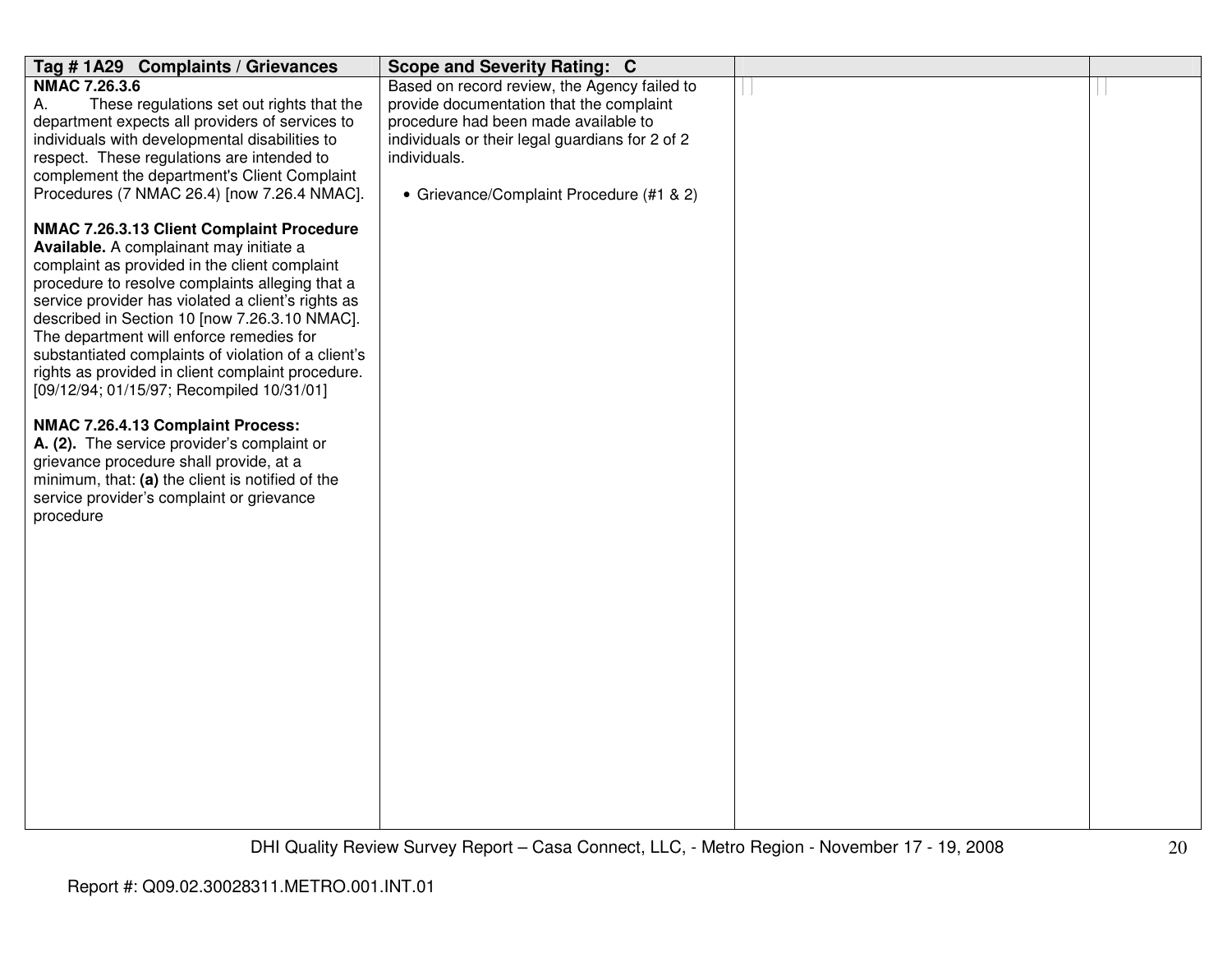| Tag #1A32 (CoP) ISP Implementation                 | <b>Scope and Severity Rating: F</b>               |  |
|----------------------------------------------------|---------------------------------------------------|--|
| NMAC 7.26.5.16.C and D                             | Based on record review, the Agency failed to      |  |
| Development of the ISP. Implementation of          | implement the ISP according to the timelines      |  |
| the ISP. The ISP shall be implemented              | determined by the IDT and as specified in the     |  |
| according to the timelines determined by the IDT   | ISP for each stated desired outcomes and action   |  |
| and as specified in the ISP for each stated        | plan for 2 of 2 individuals.                      |  |
| desired outcomes and action plan.                  |                                                   |  |
|                                                    | Per Individuals ISPs the following was found with |  |
| C.<br>The IDT shall review and discuss             | regards to the implementation of ISP Outcomes:    |  |
| information and recommendations with the           |                                                   |  |
| individual, with the goal of supporting the        | <b>Community Living Data Collection/Data</b>      |  |
| individual in attaining desired outcomes. The      | Tracking/Progress with regards to ISP             |  |
| IDT develops an ISP based upon the individual's    | Outcomes:                                         |  |
| personal vision statement, strengths, needs,       |                                                   |  |
| interests and preferences. The ISP is a dynamic    | • None found October 2007 - October 2008          |  |
| document, revised periodically, as needed, and     | (Individual #1)                                   |  |
| amended to reflect progress towards personal       |                                                   |  |
| goals and achievements consistent with the         | • None found October 2007 - October 2008          |  |
| individual's future vision. This regulation is     | (Individual #2)                                   |  |
| consistent with standards established for          |                                                   |  |
| individual plan development as set forth by the    |                                                   |  |
| commission on the accreditation of rehabilitation  | <b>Adult Habilitation Data Collection/Data</b>    |  |
| facilities (CARF) and/or other program             | Tracking/Progress with regards to ISP             |  |
| accreditation approved and adopted by the          | Outcomes:                                         |  |
| developmental disabilities division and the        | • None found October 2007 - October 2008          |  |
| department of health. It is the policy of the      | (Individual #1)                                   |  |
| developmental disabilities division (DDD), that to |                                                   |  |
| the extent permitted by funding, each individual   |                                                   |  |
| receive supports and services that will assist and |                                                   |  |
| encourage independence and productivity in the     |                                                   |  |
| community and attempt to prevent regression or     |                                                   |  |
| loss of current capabilities. Services and         |                                                   |  |
| supports include specialized and/or generic        |                                                   |  |
| services, training, education and/or treatment as  |                                                   |  |
| determined by the IDT and documented in the        |                                                   |  |
| ISP.                                               |                                                   |  |
| D. The intent is to provide choice and obtain      |                                                   |  |
| opportunities for individuals to live, work and    |                                                   |  |
| play with full participation in their communities. |                                                   |  |
| The following principles provide direction and     |                                                   |  |
| purpose in planning for individuals with           |                                                   |  |
| developmental disabilities.                        |                                                   |  |
| [05/03/94; 01/15/97; Recompiled 10/31/01]          |                                                   |  |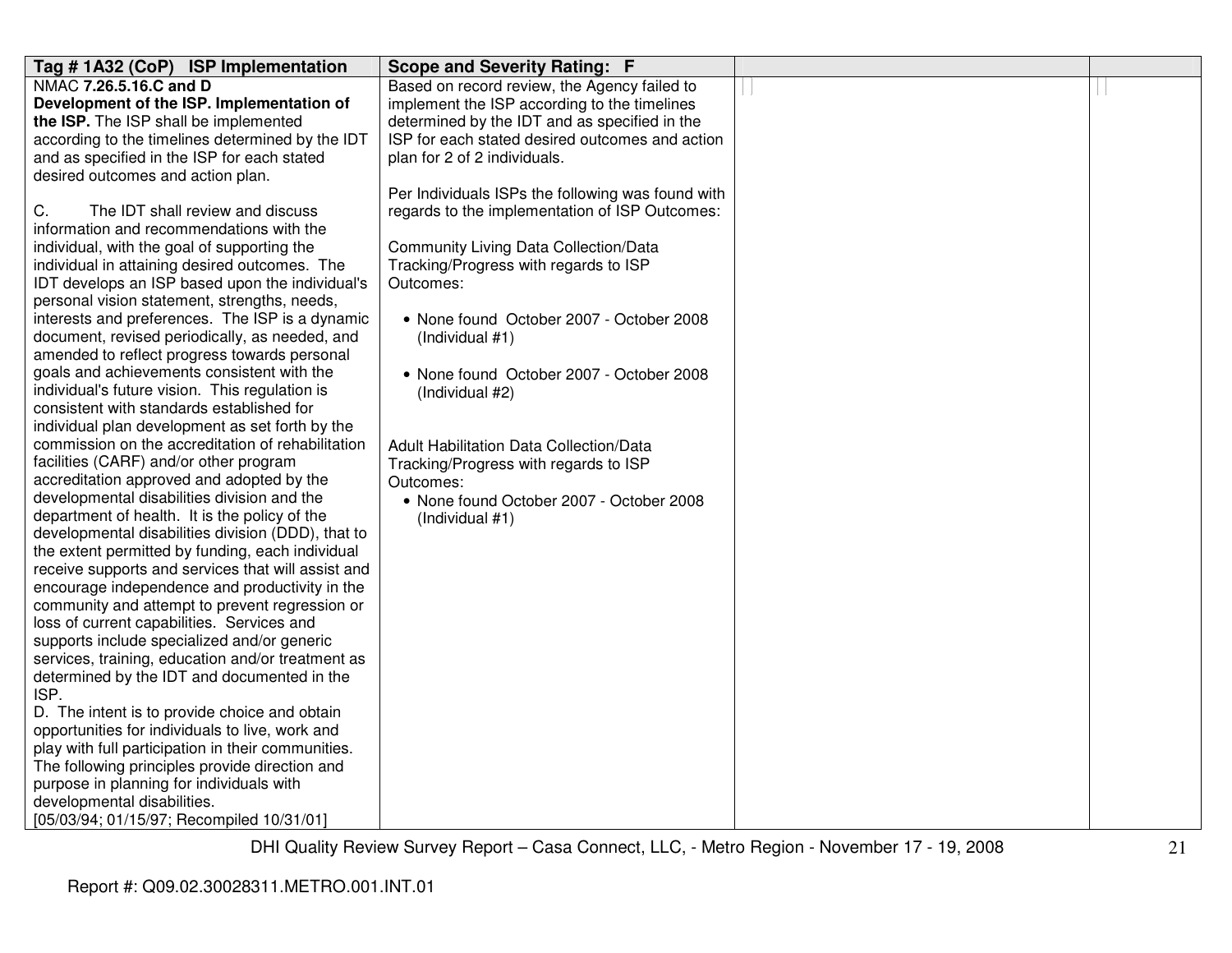| Tag #1A36 SC Training                                                                                                                                                                                                                                                                                                                                                                                                                                                                                                                                                                                                                                                                                                                                                                                                                                                                                                                                                                                                                                                                                                                                                            | <b>Scope and Severity Rating: C</b>                                                                                                                                                                                                                                                                                                                                                                                                                                                                                                                                                                                                                                                                                                                                                                                                                                                                                                               |  |
|----------------------------------------------------------------------------------------------------------------------------------------------------------------------------------------------------------------------------------------------------------------------------------------------------------------------------------------------------------------------------------------------------------------------------------------------------------------------------------------------------------------------------------------------------------------------------------------------------------------------------------------------------------------------------------------------------------------------------------------------------------------------------------------------------------------------------------------------------------------------------------------------------------------------------------------------------------------------------------------------------------------------------------------------------------------------------------------------------------------------------------------------------------------------------------|---------------------------------------------------------------------------------------------------------------------------------------------------------------------------------------------------------------------------------------------------------------------------------------------------------------------------------------------------------------------------------------------------------------------------------------------------------------------------------------------------------------------------------------------------------------------------------------------------------------------------------------------------------------------------------------------------------------------------------------------------------------------------------------------------------------------------------------------------------------------------------------------------------------------------------------------------|--|
| Developmental Disabilities (DD) Waiver Service<br>Standards effective 4/1/2007                                                                                                                                                                                                                                                                                                                                                                                                                                                                                                                                                                                                                                                                                                                                                                                                                                                                                                                                                                                                                                                                                                   | Based on record review and interview, the<br>Agency failed to ensure that Orientation and                                                                                                                                                                                                                                                                                                                                                                                                                                                                                                                                                                                                                                                                                                                                                                                                                                                         |  |
| <b>CHAPTER 1 IV. GENERAL REQUIREMENTS</b><br>FOR PROVIDER AGENCY SERVICE                                                                                                                                                                                                                                                                                                                                                                                                                                                                                                                                                                                                                                                                                                                                                                                                                                                                                                                                                                                                                                                                                                         | Training requirements were met for 2 of 2<br>Service Coordinators.                                                                                                                                                                                                                                                                                                                                                                                                                                                                                                                                                                                                                                                                                                                                                                                                                                                                                |  |
| PERSONNEL: The objective of this section is to<br>establish personnel standards for DD Medicaid<br>Waiver Provider Agencies for the following<br>services: Community Living Supports,<br>Community Inclusion Services, Respite,<br>Substitute Care and Personal Support<br>Companion Services. These standards apply to<br>all personnel who provide services, whether<br>directly employed or subcontracting with the<br>Provider Agency. Additional personnel<br>requirements and qualifications may be<br>applicable for specific service standards.<br>C. Orientation and Training Requirements:<br>Orientation and training for direct support<br>staff and his or her supervisors shall comply<br>with the DDSD/DOH Policy Governing the<br>Training Requirements for Direct Support<br><b>Staff and Internal Service Coordinators</b><br>Serving Individuals with Developmental<br>Disabilities to include the following:<br>Each new employee shall receive<br>(1)<br>appropriate orientation, including but not<br>limited to, all policies relating to fire<br>prevention, accident prevention, incident<br>management and reporting, and emergency<br>procedures; and | Review of UNM/DDSD database and Service<br>Coordinators' training records found no evidence<br>of the following required DOH/DDSD trainings<br>being completed:<br>Pre-Service Manual (SC #9 & 10)<br>Person Centered Planning (2-Day) (SC<br>$\bullet$<br>#9 & 10)<br>Promoting Effective Teamwork (SC #9 &<br>10)<br>Participatory Communication and Choice<br>Making (SC #9 & 10)<br>Positive Behavior Supports Strategies<br>(SC #9 & 10)<br>Advocacy Strategies (SC #9 & 10)<br>ISP Critique (SC #9 & 10)<br>Sexuality for People with Developmental<br>Disabilities (SC #9 & 10)<br>Level 1 Health (SC #9 & 10)<br>$\bullet$<br>Per phone conservation on December 4, 2008<br>with #10, when ask if the Agency had a<br>designated Service Coordinator, #10 stated, "Me<br>and (#9) do everything, no one is really<br>designated." When #10 was asked if they had<br>completed the DDSD Service Coordinator<br>training, #10 stated, "No." |  |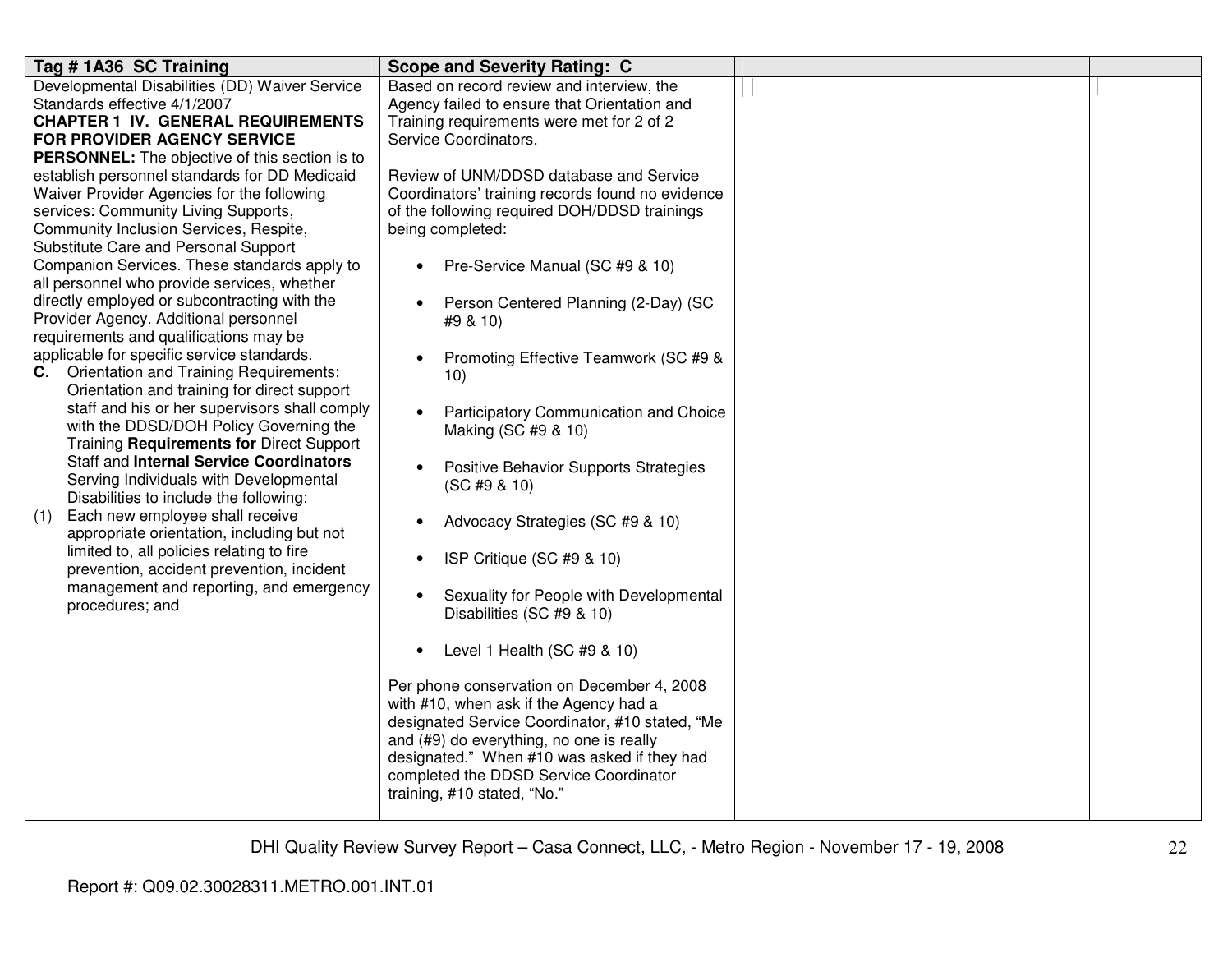| Tag # 1A37 Individual Specific Training                                                     | <b>Scope and Severity Rating: F</b>              |  |
|---------------------------------------------------------------------------------------------|--------------------------------------------------|--|
| Developmental Disabilities (DD) Waiver Service                                              | Based on record review, the Agency failed to     |  |
| Standards effective 4/1/2007                                                                | ensure that Individual Specific Training         |  |
| <b>CHAPTER 1 IV. GENERAL REQUIREMENTS</b>                                                   | requirements were met for 5 of 5 Agency          |  |
| FOR PROVIDER AGENCY SERVICE                                                                 | Personnel.                                       |  |
| <b>PERSONNEL:</b> The objective of this section is to                                       |                                                  |  |
| establish personnel standards for DD Medicaid                                               | • Individual Specific Training (#3, 4, 5, 6 & 7) |  |
| Waiver Provider Agencies for the following                                                  |                                                  |  |
| services: Community Living Supports,                                                        |                                                  |  |
| Community Inclusion Services, Respite,                                                      |                                                  |  |
| Substitute Care and Personal Support                                                        |                                                  |  |
| Companion Services. These standards apply to<br>all personnel who provide services, whether |                                                  |  |
| directly employed or subcontracting with the                                                |                                                  |  |
| Provider Agency. Additional personnel                                                       |                                                  |  |
| requirements and qualifications may be                                                      |                                                  |  |
| applicable for specific service standards.                                                  |                                                  |  |
|                                                                                             |                                                  |  |
| Orientation and Training Requirements:<br>C.                                                |                                                  |  |
| Orientation and training for direct support                                                 |                                                  |  |
| staff and his or her supervisors shall comply                                               |                                                  |  |
| with the DDSD/DOH Policy Governing the                                                      |                                                  |  |
| <b>Training Requirements for Direct Support</b>                                             |                                                  |  |
| <b>Staff and Internal Service Coordinators</b>                                              |                                                  |  |
| Serving Individuals with Developmental                                                      |                                                  |  |
| Disabilities to include the following:                                                      |                                                  |  |
| Individual-specific training for each<br>(2)                                                |                                                  |  |
| individual under his or her direct care, as                                                 |                                                  |  |
| described in the individual service plan,                                                   |                                                  |  |
| prior to working alone with the individual.                                                 |                                                  |  |
|                                                                                             |                                                  |  |
|                                                                                             |                                                  |  |
|                                                                                             |                                                  |  |
|                                                                                             |                                                  |  |
|                                                                                             |                                                  |  |
|                                                                                             |                                                  |  |
|                                                                                             |                                                  |  |
|                                                                                             |                                                  |  |
|                                                                                             |                                                  |  |
|                                                                                             |                                                  |  |
|                                                                                             |                                                  |  |
|                                                                                             |                                                  |  |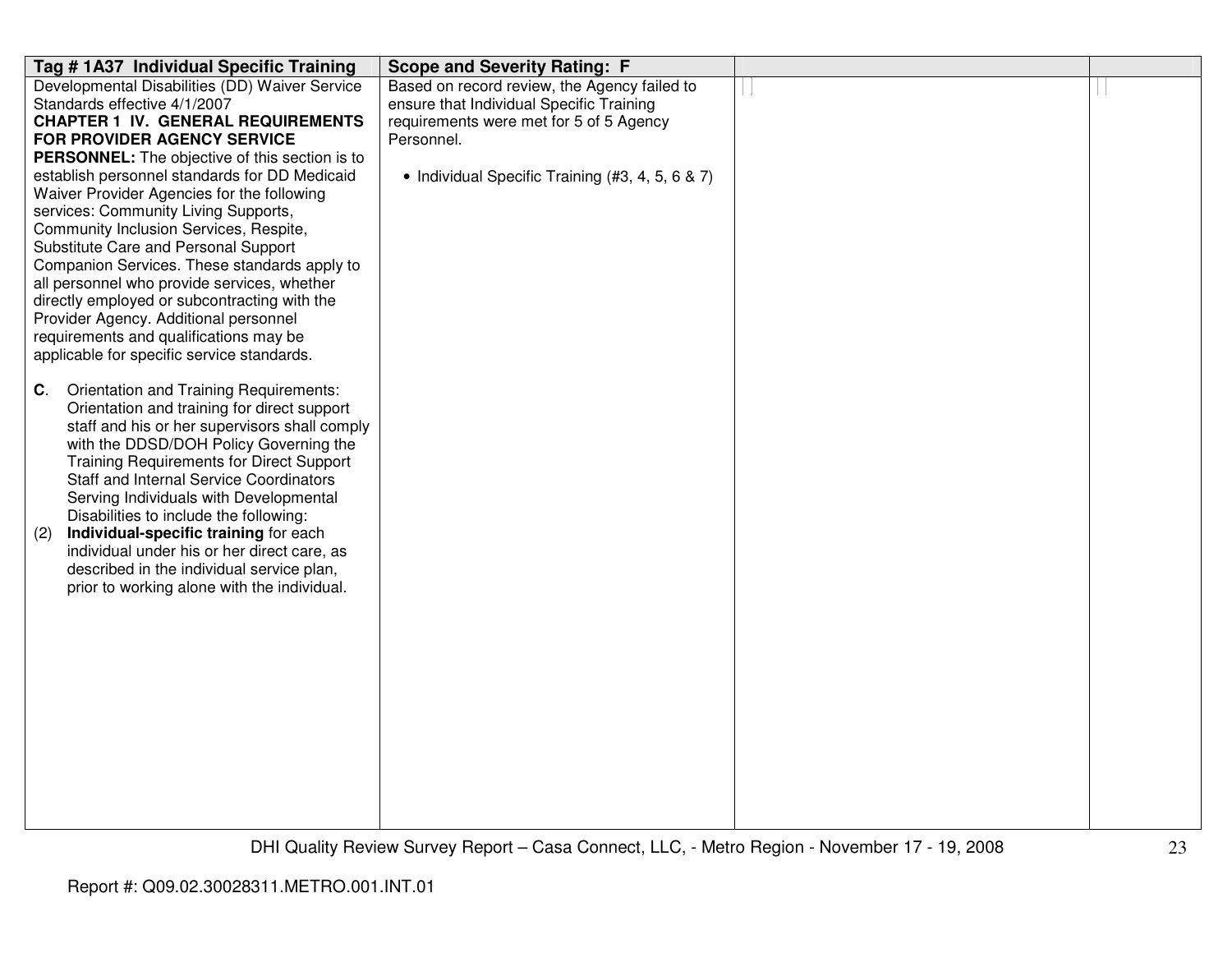| Tag # 5103 Employment First                         | <b>Scope and Severity Rating: C</b>                |  |
|-----------------------------------------------------|----------------------------------------------------|--|
| Developmental Disabilities (DD) Waiver Service      | Based on record review and interview, the          |  |
| Standards effective 4/1/2007                        | Agency failed to document implementation of the    |  |
| <b>CHAPTER 5 III. COMMUNITY INCLUSION</b>           | "Employment First Principle" for 2 of 2            |  |
| <b>SERVICES REQUIREMENTS</b>                        | individuals.                                       |  |
| A. Implementation of the Employment First           |                                                    |  |
| <b>Principle for Adult Individuals</b>              | Record review found no evidence of employment      |  |
| (1) When considering Community Inclusion            | first principle:                                   |  |
| Services (Supported Employment, Community           |                                                    |  |
| Access, and Adult Habilitation), the IDT            | Individual #1 & 2<br>$\bullet$                     |  |
| members are required to offer employment as a       |                                                    |  |
| priority service over other day service options for | When #9 was asked to describe the                  |  |
| all working age adults. In cases when               | implementation of the employment first principle,  |  |
| employment is not the immediate goal, the IDT       | #9 stated, "(#1) is not a candidate and (#2)       |  |
| members shall document the reasons for this         | hasn't gotten to that level yet." During review of |  |
| decision and develop strategies that will be        | the Administrative needs list, #10 reported not    |  |
| undertaken to explore alternative options that      | being aware that it was needed.                    |  |
| may lead to employment (e.g., volunteer             |                                                    |  |
| activities, career exploration, situational         |                                                    |  |
| assessments, etc.). It is the responsibility of the |                                                    |  |
| IDT members and Case Manager to ensure that         |                                                    |  |
| these decisions are based on informed choice.       |                                                    |  |
| (2) Informed Choice of the Individual: In the       |                                                    |  |
| context of employment, informed choice shall        |                                                    |  |
| include the following:                              |                                                    |  |
| (a) Assessment of the individual's vocational       |                                                    |  |
|                                                     |                                                    |  |
| interests, abilities and needs; (b) Information     |                                                    |  |
| regarding the range of employment options           |                                                    |  |
| available to the individual; (c) Information        |                                                    |  |
| regarding self-employment and customized            |                                                    |  |
| employment options and resources; (d) The           |                                                    |  |
| opportunity for job exploration activities          |                                                    |  |
| including volunteer work and/or trial work          |                                                    |  |
| opportunities; and (e) Discussion of potential      |                                                    |  |
| impact on the individual's benefits and             |                                                    |  |
| services.                                           |                                                    |  |
| (3) Compensation: When individuals receive          |                                                    |  |
| compensation in Community Inclusion Services        |                                                    |  |
| settings, the compensation shall comply with the    |                                                    |  |
| Fair Labor Standards Act and Code of Federal        |                                                    |  |
| Regulations. Medicaid funds (e.g., the Provider     |                                                    |  |
| Agency's reimbursement) may not be used to          |                                                    |  |
| pay the individual for work.                        |                                                    |  |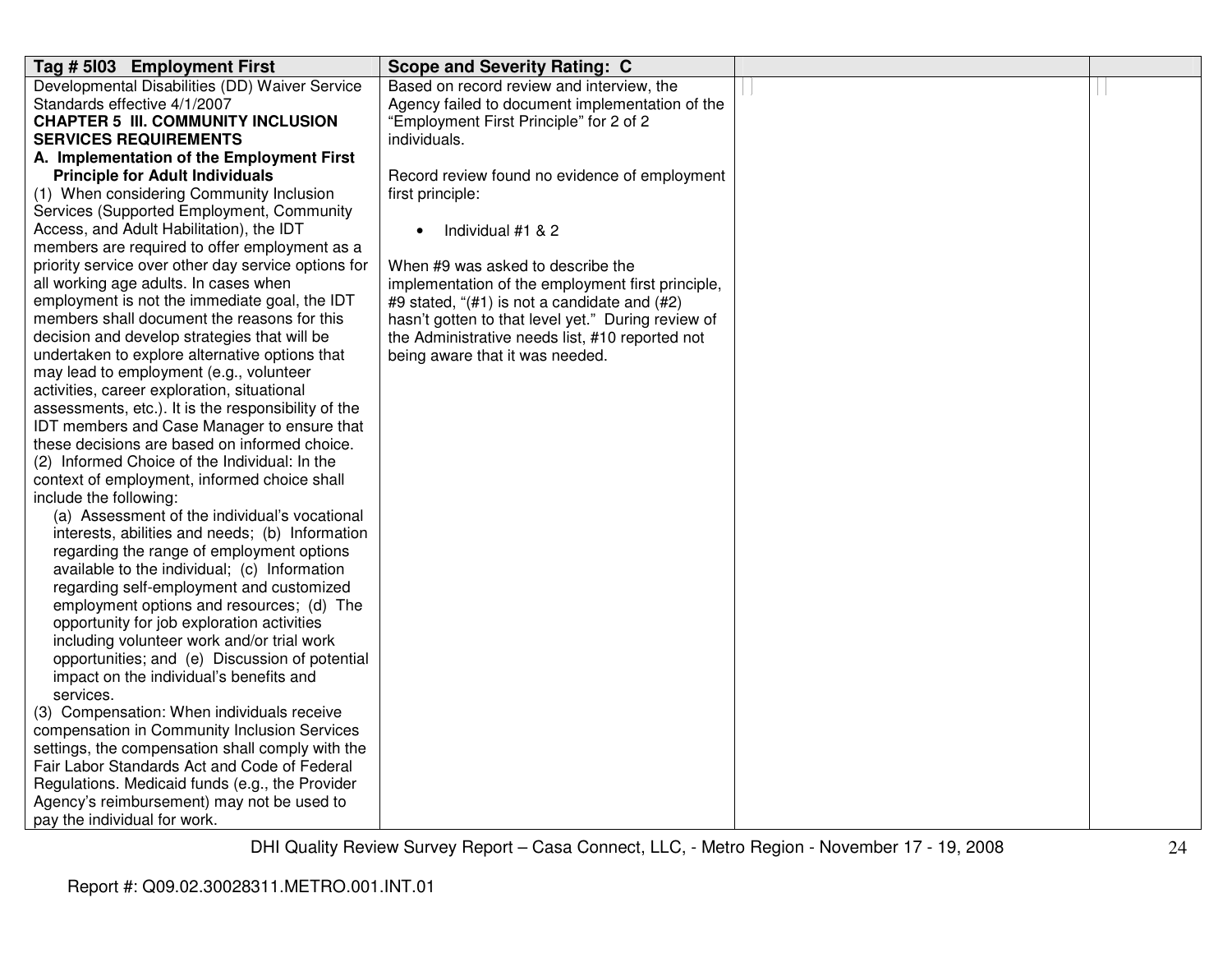| Tag # 5111 Reporting Requirements                                                         | <b>Scope and Severity Rating: C</b>                              |  |
|-------------------------------------------------------------------------------------------|------------------------------------------------------------------|--|
| Developmental Disabilities (DD) Waiver Service                                            | Based on record review, the Agency failed to                     |  |
| Standards effective 4/1/2007                                                              | complete quarterly reports as required for 1 of 1                |  |
| <b>CHAPTER 5 IV. COMMUNITY INCLUSION</b>                                                  | individuals receiving Community Inclusion                        |  |
| <b>SERVICES PROVIDER AGENCY</b>                                                           | services.                                                        |  |
| <b>REQUIREMENTS</b>                                                                       |                                                                  |  |
| <b>E. Provider Agency Reporting</b>                                                       | <b>Adult Habilitation Quarterly Reports</b>                      |  |
| Requirements: All Community Inclusion<br>Provider Agencies are required to submit written | • Individual #1 - None found for October<br>2007 - October 2008. |  |
| quarterly status reports to the individual's Case                                         |                                                                  |  |
| Manager no later than fourteen (14) calendar                                              |                                                                  |  |
| days following the end of each quarter. In                                                |                                                                  |  |
| addition to reporting required by specific                                                |                                                                  |  |
| Community Access, Supported Employment,                                                   |                                                                  |  |
| and Adult Habilitation Standards, the quarterly                                           |                                                                  |  |
| reports shall contain the following written                                               |                                                                  |  |
| documentation:                                                                            |                                                                  |  |
|                                                                                           |                                                                  |  |
| (1) Identification and implementation of a                                                |                                                                  |  |
| meaningful day definition for each person                                                 |                                                                  |  |
| served;<br>(2) Documentation summarizing the following:                                   |                                                                  |  |
| (a) Daily choice-based options; and                                                       |                                                                  |  |
| (b) Daily progress toward goals using age-                                                |                                                                  |  |
| appropriate strategies specified in each                                                  |                                                                  |  |
| individual's action plan in the ISP.                                                      |                                                                  |  |
| (3) Significant changes in the individual's routine                                       |                                                                  |  |
| or staffing;                                                                              |                                                                  |  |
| (4) Unusual or significant life events;                                                   |                                                                  |  |
| (5) Quarterly updates on health status, including                                         |                                                                  |  |
| changes in medication, assistive technology                                               |                                                                  |  |
| needs and durable medical equipment needs;                                                |                                                                  |  |
| (6) Record of personally meaningful community                                             |                                                                  |  |
| inclusion;                                                                                |                                                                  |  |
| (7) Success of supports as measured by<br>whether or not the person makes progress        |                                                                  |  |
| toward his or her desired outcomes as identified                                          |                                                                  |  |
| in the ISP; and                                                                           |                                                                  |  |
| (8) Any additional reporting required by DDSD.                                            |                                                                  |  |
|                                                                                           |                                                                  |  |
|                                                                                           |                                                                  |  |
|                                                                                           |                                                                  |  |
|                                                                                           |                                                                  |  |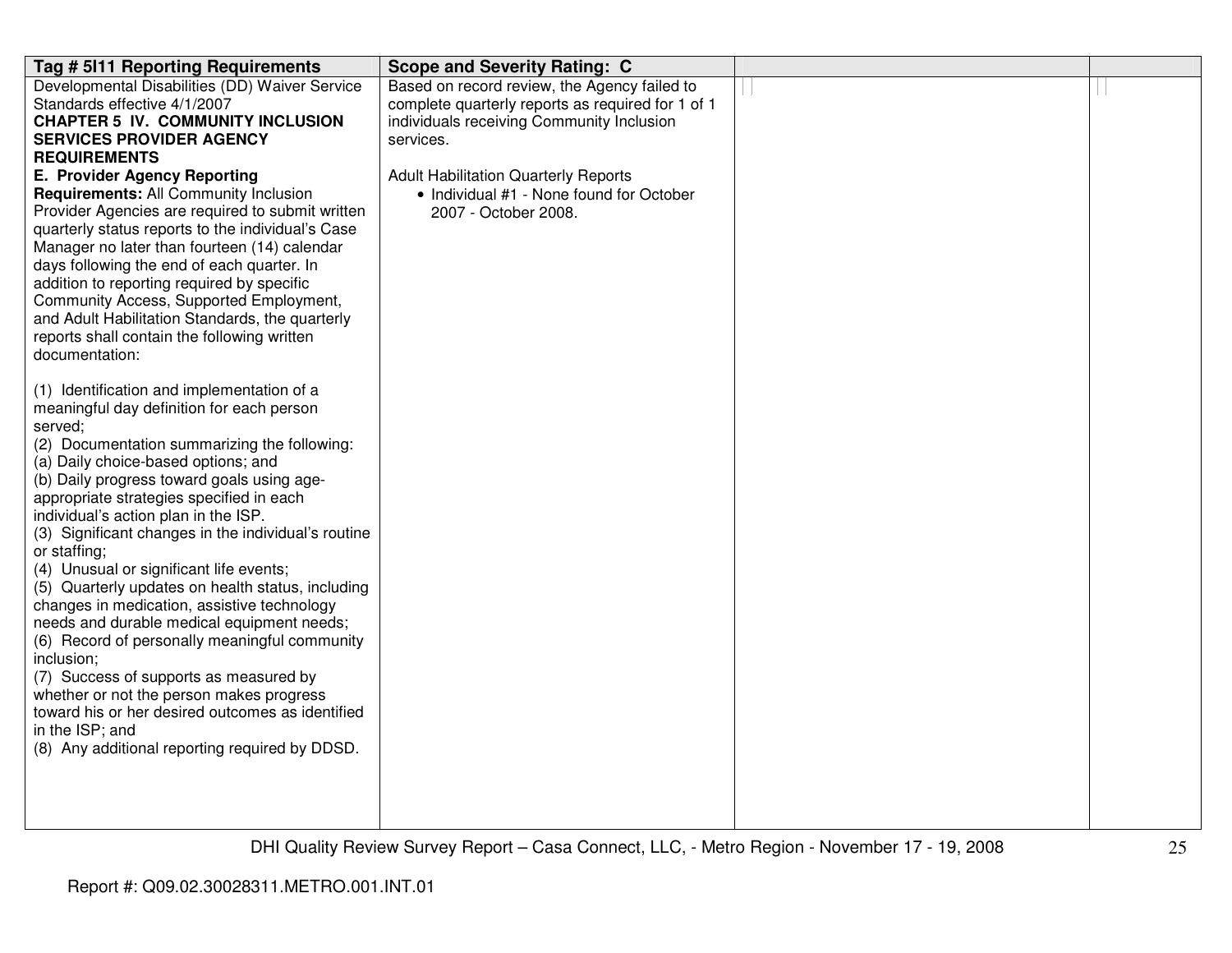| Tag # 6L13 (CoP) - CL Healthcare Regts.            | <b>Scope and Severity Rating: D</b>              |  |
|----------------------------------------------------|--------------------------------------------------|--|
| Developmental Disabilities (DD) Waiver Service     | Based on record review, the Agency failed to     |  |
| Standards effective 4/1/2007                       | provide documentation of annual physical         |  |
| <b>CHAPTER 6. VI. GENERAL REQUIREMENTS</b>         | examinations and/or other examinations as        |  |
| <b>FOR COMMUNITY LIVING</b>                        | specified by a licensed physician for 1 of 2     |  |
| G. Health Care Requirements for                    | individuals receiving Community Living Services. |  |
| <b>Community Living Services.</b>                  |                                                  |  |
| (1) The Community Living Service providers         | • Dental Exam (#2)                               |  |
| shall ensure completion of a HAT for each          |                                                  |  |
| individual receiving this service. The HAT shall   | • Vision Exam (#2)                               |  |
| be completed 2 weeks prior to the annual ISP       |                                                  |  |
| meeting and submitted to the Case Manager and      |                                                  |  |
| all other IDT Members. A revised HAT is            |                                                  |  |
| required to also be submitted whenever the         |                                                  |  |
| individual's health status changes significantly.  |                                                  |  |
| For individuals who are newly allocated to the     |                                                  |  |
| DD Waiver program, the HAT may be completed        |                                                  |  |
| within 2 weeks following the initial ISP meeting   |                                                  |  |
| and submitted with any strategies and support      |                                                  |  |
| plans indicated in the ISP, or within 72 hours     |                                                  |  |
| following admission into direct services, which    |                                                  |  |
| ever comes first.                                  |                                                  |  |
| (2) Each individual will have a Health Care        |                                                  |  |
| Coordinator, designated by the IDT. When the       |                                                  |  |
| individual's HAT score is 4, 5 or 6 the Health     |                                                  |  |
| Care Coordinator shall be an IDT member, other     |                                                  |  |
| than the individual. The Health Care Coordinator   |                                                  |  |
| shall oversee and monitor health care services     |                                                  |  |
| for the individual in accordance with these        |                                                  |  |
| standards. In circumstances where no IDT           |                                                  |  |
| member voluntarily accepts designation as the      |                                                  |  |
| health care coordinator, the community living      |                                                  |  |
| provider shall assign a staff member to this role. |                                                  |  |
| (3) For each individual receiving Community        |                                                  |  |
| Living Services, the provider agency shall         |                                                  |  |
| ensure and document the following:                 |                                                  |  |
| (a) Provision of health care oversight             |                                                  |  |
| consistent with these Standards as                 |                                                  |  |
| detailed in Chapter One section III E:             |                                                  |  |
| Healthcare Documentation by Nurses For             |                                                  |  |
| <b>Community Living Services, Community</b>        |                                                  |  |
| Inclusion Services and Private Duty                |                                                  |  |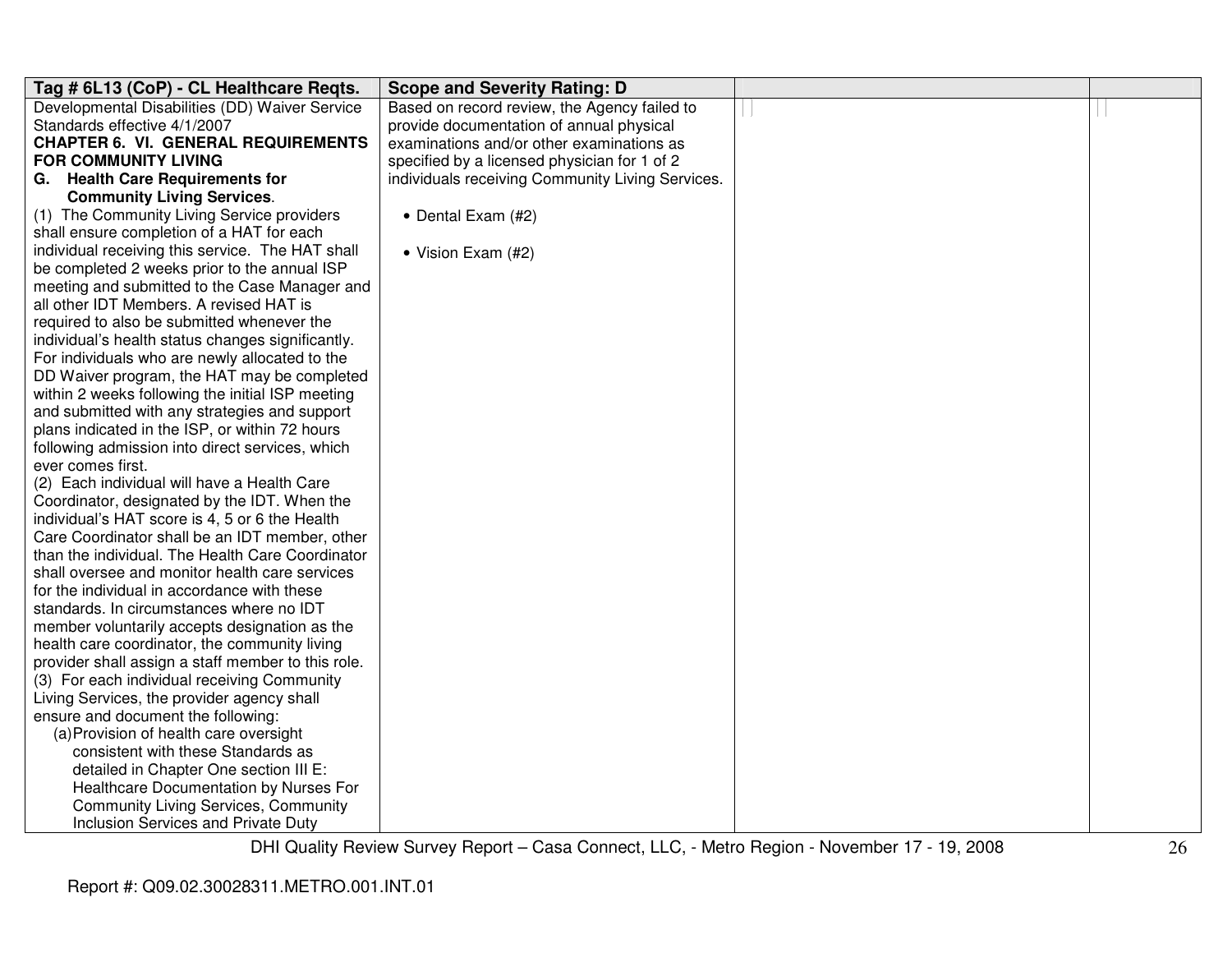| Nursing Services.<br>b) That each individual with a score of 4, 5, or                                |  |  |
|------------------------------------------------------------------------------------------------------|--|--|
| 6 on the HAT, has a Health Care Plan                                                                 |  |  |
| developed by a licensed nurse.                                                                       |  |  |
| (c) That an individual with chronic condition(s)                                                     |  |  |
| with the potential to exacerbate into a life                                                         |  |  |
| threatening condition, has Crisis                                                                    |  |  |
| Prevention/ Intervention Plan(s) developed                                                           |  |  |
| by a licensed nurse or other appropriate                                                             |  |  |
| professional for each such condition.                                                                |  |  |
| (4) That an average of 3 hours of documented                                                         |  |  |
| nutritional counseling is available annually, if                                                     |  |  |
| recommended by the IDT.                                                                              |  |  |
| (5) That the physical property and grounds are                                                       |  |  |
| free of hazards to the individual's health and                                                       |  |  |
| safety.                                                                                              |  |  |
| (6) In addition, for each individual receiving                                                       |  |  |
| Supported Living or Family Living Services, the<br>provider shall verify and document the following: |  |  |
| (a) The individual has a primary licensed                                                            |  |  |
| physician;                                                                                           |  |  |
| (b) The individual receives an annual physical                                                       |  |  |
| examination and other examinations as                                                                |  |  |
| specified by a licensed physician;                                                                   |  |  |
| (c) The individual receives annual dental                                                            |  |  |
| check-ups and other check-ups as                                                                     |  |  |
| specified by a licensed dentist;                                                                     |  |  |
| (d) The individual receives eye examinations                                                         |  |  |
| as specified by a licensed optometrist or                                                            |  |  |
| ophthalmologist; and                                                                                 |  |  |
| (e) Agency activities that occur as follow-up to                                                     |  |  |
| medical appointments (e.g. treatment,                                                                |  |  |
| visits to specialists, changes in medication                                                         |  |  |
| or daily routine).                                                                                   |  |  |
|                                                                                                      |  |  |
|                                                                                                      |  |  |
|                                                                                                      |  |  |
|                                                                                                      |  |  |
|                                                                                                      |  |  |
|                                                                                                      |  |  |
|                                                                                                      |  |  |
|                                                                                                      |  |  |
|                                                                                                      |  |  |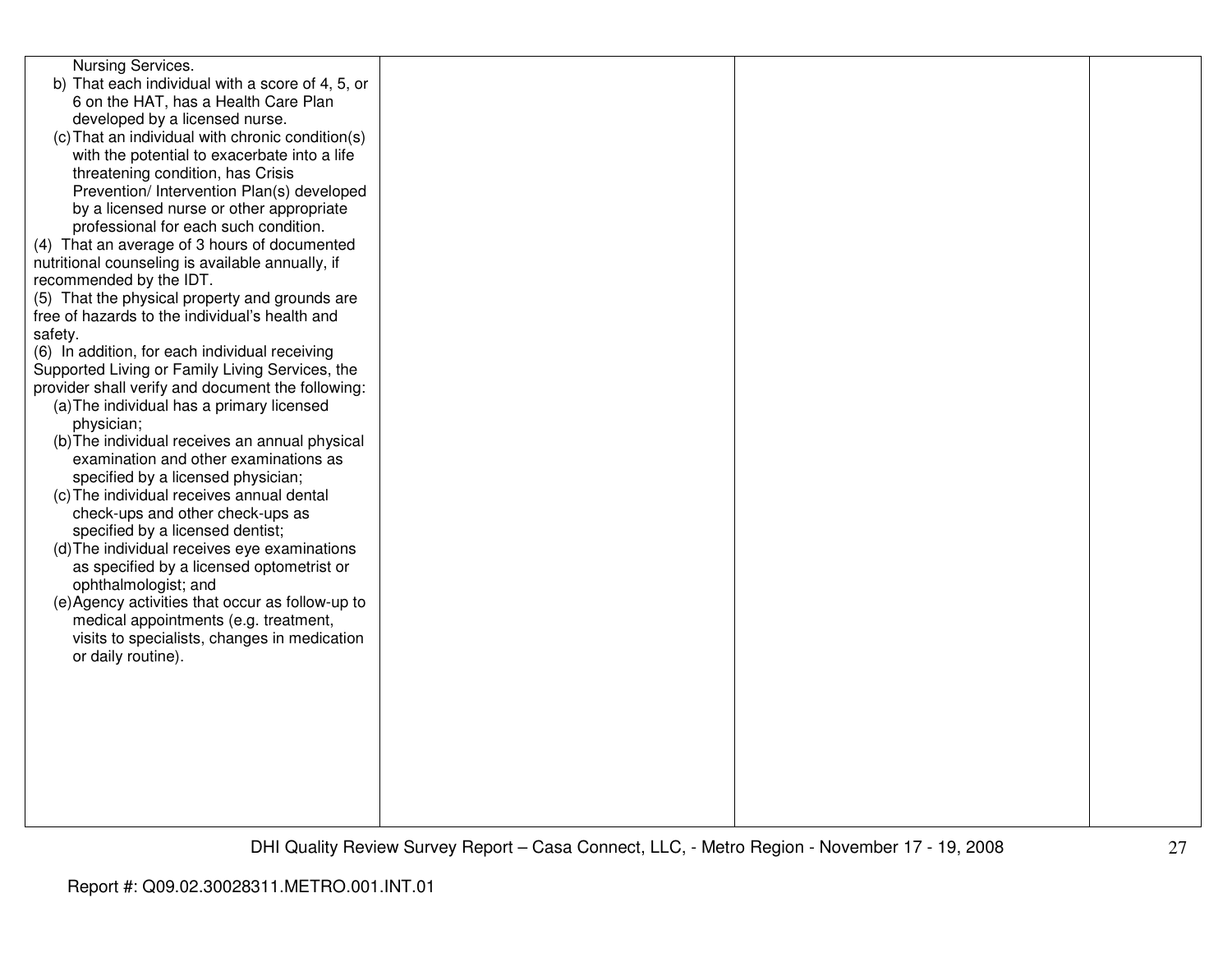| Tag # 6L14 Residential Case File                                                                                                                                                                               | <b>Scope and Severity Rating: F</b>                                                                                                                 |  |
|----------------------------------------------------------------------------------------------------------------------------------------------------------------------------------------------------------------|-----------------------------------------------------------------------------------------------------------------------------------------------------|--|
| Developmental Disabilities (DD) Waiver Service<br>Standards effective 4/1/2007<br>CHAPTER 6. VIII. COMMUNITY LIVING                                                                                            | Based on record review, the Agency failed to<br>maintain a complete and confidential case file in<br>the residence for 2 of 2 Individuals receiving |  |
| SERVICE PROVIDER AGENCY<br><b>REQUIREMENTS</b><br>A. Residence Case File: For individuals                                                                                                                      | Family Living Services or Supported Living<br>Services.                                                                                             |  |
| receiving Supported Living or Family Living, the<br>Agency shall maintain in the individual's home a<br>complete and current confidential case file for                                                        | • Current Emergency & Personal<br>Identification (#2)                                                                                               |  |
| each individual. For individuals receiving<br>Independent Living Services, rather than                                                                                                                         | • Annual ISP (#2)                                                                                                                                   |  |
| maintaining this file at the individual's home, the<br>complete and current confidential case file for                                                                                                         | • ISP Signature Page (#2)                                                                                                                           |  |
| each individual shall be maintained at the<br>agency's administrative site. Each file shall<br>include the following:                                                                                          | • Addendum A $(#1 & 2)$                                                                                                                             |  |
| (1) Complete and current ISP and all<br>supplemental plans specific to the individual;                                                                                                                         | • Individual Specific Training (Addendum B)<br>(#2)                                                                                                 |  |
| (2) Complete and current Health Assessment<br>Tool:                                                                                                                                                            | • Physical Therapy Plan (#1)                                                                                                                        |  |
| (3) Current emergency contact information,<br>which includes the individual's address,<br>telephone number, names and telephone                                                                                | • Health Assessment Tool (#2)                                                                                                                       |  |
| numbers of residential Community Living<br>Support providers, relatives, or guardian or                                                                                                                        | • Data Collection/Data Tracking (#2)                                                                                                                |  |
| conservator, primary care physician's name(s)<br>and telephone number(s), pharmacy name,                                                                                                                       | • Progress Notes written by DSP and/or<br>Nurses (#2)                                                                                               |  |
| address and telephone number and dentist<br>name, address and telephone number, and<br>health plan;                                                                                                            | • Health Care Providers Written Orders (#2)                                                                                                         |  |
| (4) Up-to-date progress notes, signed and dated<br>by the person making the note for at least the<br>past month (older notes may be transferred to<br>the agency office);                                      | • Record of visits of healthcare practitioners<br>(#2)                                                                                              |  |
| (5) Data collected to document ISP Action Plan<br>implementation                                                                                                                                               |                                                                                                                                                     |  |
| (6) Progress notes written by direct care staff<br>and by nurses regarding individual health status<br>and physical conditions including action taken in<br>response to identified changes in condition for at |                                                                                                                                                     |  |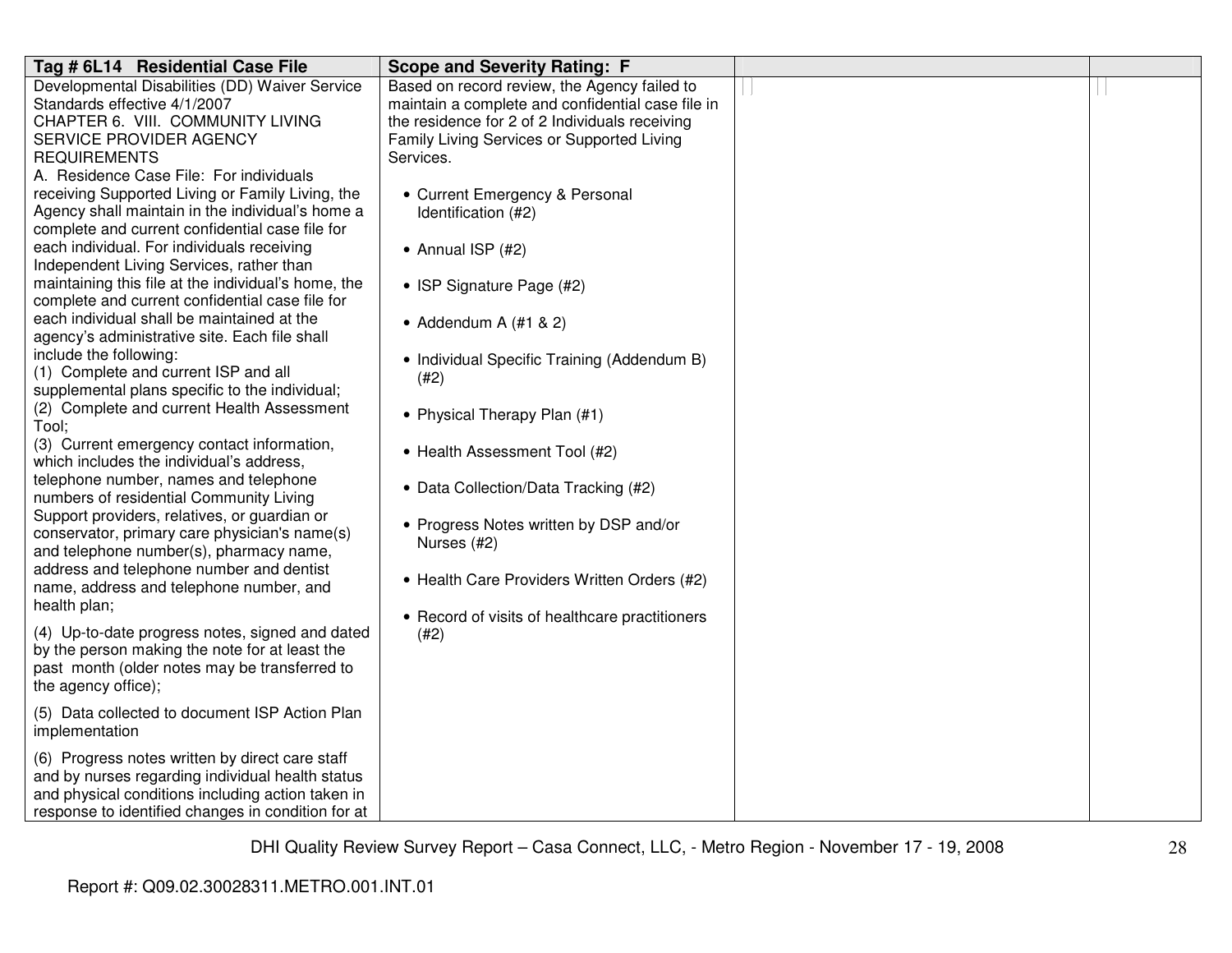| least the past month;                                                 |  |  |
|-----------------------------------------------------------------------|--|--|
| (7) Physician's or qualified health care providers                    |  |  |
| written orders;                                                       |  |  |
| (8) Progress notes documenting implementation                         |  |  |
| of a physician's or qualified health care                             |  |  |
| provider's order(s);                                                  |  |  |
| (9) Medication Administration Record (MAR) for                        |  |  |
| the past three (3) months which includes:                             |  |  |
| (a) The name of the individual;                                       |  |  |
| (b) A transcription of the healthcare                                 |  |  |
| practitioners prescription including the                              |  |  |
| brand and generic name of the medication;                             |  |  |
| (c) Diagnosis for which the medication is                             |  |  |
| prescribed;                                                           |  |  |
| (d) Dosage, frequency and method/route of                             |  |  |
| delivery;                                                             |  |  |
| (e) Times and dates of delivery;                                      |  |  |
|                                                                       |  |  |
| Initials of person administering or assisting<br>with medication; and |  |  |
|                                                                       |  |  |
| An explanation of any medication<br>(a)                               |  |  |
| irregularity, allergic reaction or adverse<br>effect.                 |  |  |
| For PRN medication an explanation for the<br>(h)                      |  |  |
|                                                                       |  |  |
| use of the PRN must include:                                          |  |  |
| Observable signs/symptoms or<br>(i)                                   |  |  |
| circumstances in which the medication                                 |  |  |
| is to be used, and                                                    |  |  |
| Documentation of the<br>(ii)                                          |  |  |
| effectiveness/result of the PRN                                       |  |  |
| delivered.                                                            |  |  |
| A MAR is not required for individuals<br>(i)                          |  |  |
| participating in Independent Living Services                          |  |  |
| who self-administer their own medication.                             |  |  |
| However, when medication administration is                            |  |  |
| provided as part of the Independent Living                            |  |  |
| Service a MAR must be maintained at the                               |  |  |
| individual's home and an updated copy                                 |  |  |
| must be placed in the agency file on a                                |  |  |
| weekly basis.                                                         |  |  |
| (10) Record of visits to healthcare practitioners                     |  |  |
| including any treatment provided at the visit and                     |  |  |
| a record of all diagnostic testing for the current                    |  |  |
| ISP year; and                                                         |  |  |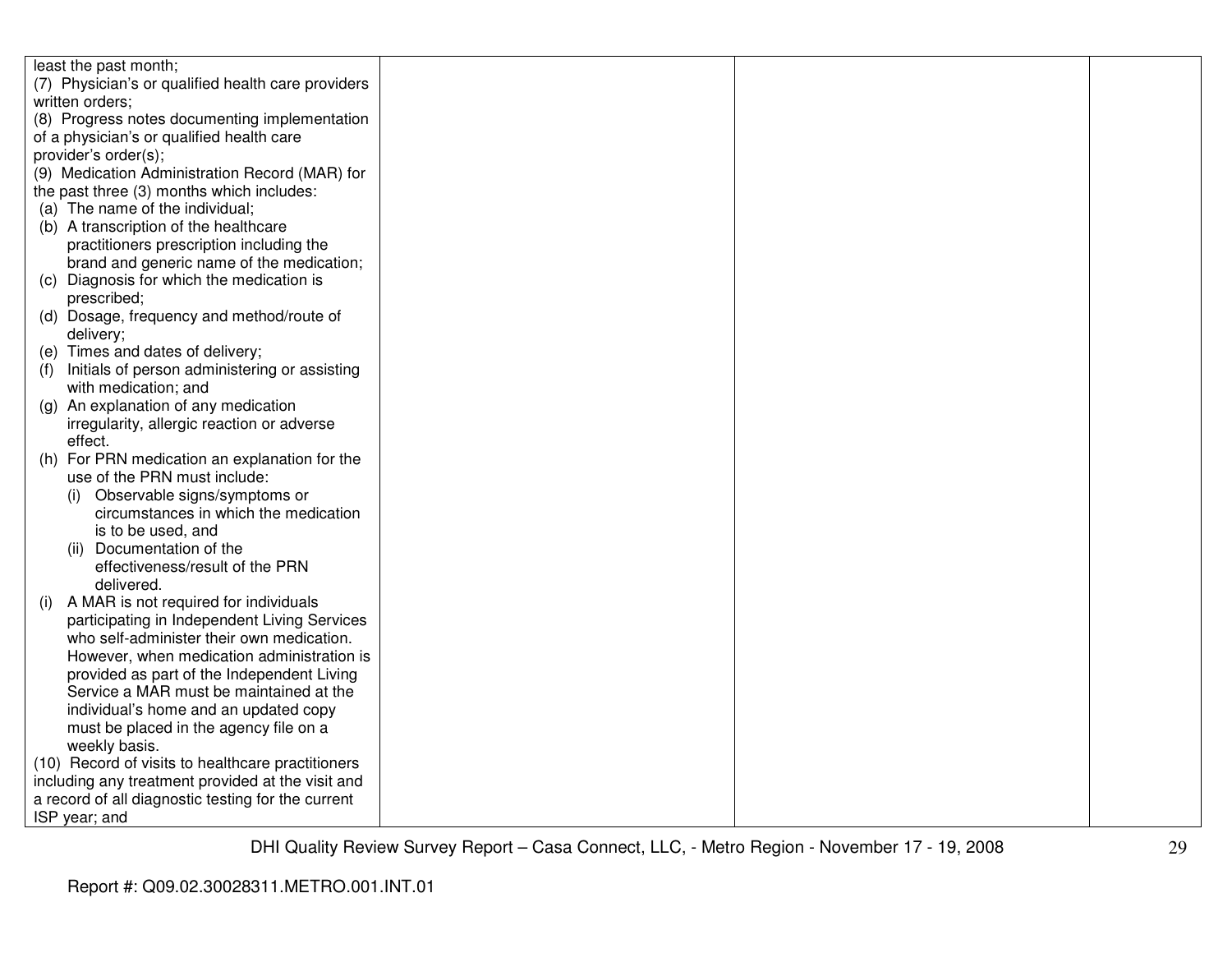| (11) Medical History to include: demographic      |  |  |
|---------------------------------------------------|--|--|
| data, current and past medical diagnoses          |  |  |
| including the cause (if known) of the             |  |  |
| developmental disability and any psychiatric      |  |  |
| diagnosis, allergies (food, environmental,        |  |  |
| medications), status of routine adult health care |  |  |
|                                                   |  |  |
| screenings, immunizations, hospital discharge     |  |  |
| summaries for past twelve (12) months, past       |  |  |
| medical history including hospitalizations,       |  |  |
| surgeries, injuries, family history and current   |  |  |
| physical exam.                                    |  |  |
|                                                   |  |  |
|                                                   |  |  |
|                                                   |  |  |
|                                                   |  |  |
|                                                   |  |  |
|                                                   |  |  |
|                                                   |  |  |
|                                                   |  |  |
|                                                   |  |  |
|                                                   |  |  |
|                                                   |  |  |
|                                                   |  |  |
|                                                   |  |  |
|                                                   |  |  |
|                                                   |  |  |
|                                                   |  |  |
|                                                   |  |  |
|                                                   |  |  |
|                                                   |  |  |
|                                                   |  |  |
|                                                   |  |  |
|                                                   |  |  |
|                                                   |  |  |
|                                                   |  |  |
|                                                   |  |  |
|                                                   |  |  |
|                                                   |  |  |
|                                                   |  |  |
|                                                   |  |  |
|                                                   |  |  |
|                                                   |  |  |
|                                                   |  |  |
|                                                   |  |  |